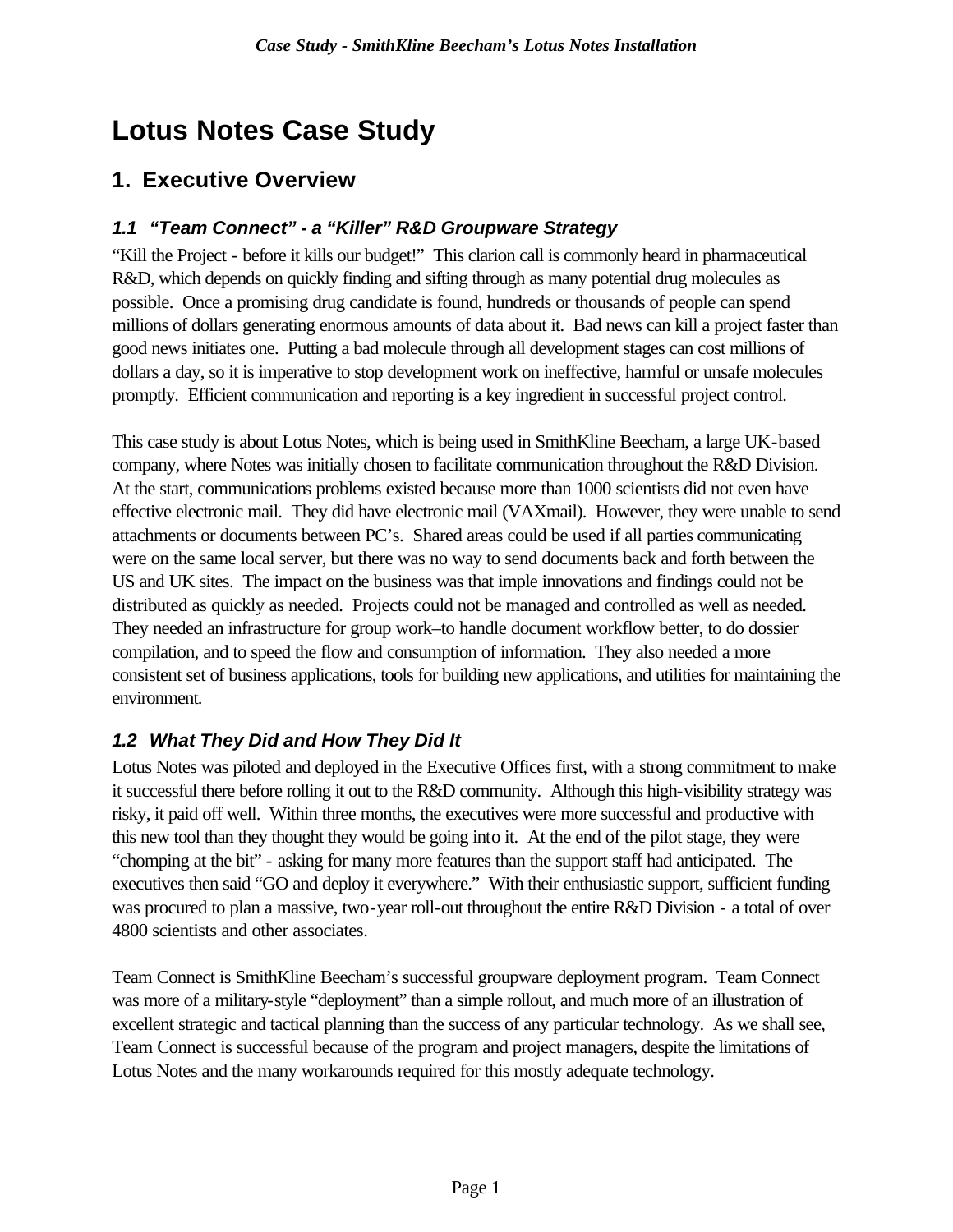The pilot project in the Executive Suite at SmithKline Beecham was never intended to be a "pilot" in the traditional sense, i.e., designed to be a "throw-away" if it didn't meet expectations. The commitment of resources required to make it successful even then was enormous. Very few computer or network infrastructure improvements other than those required for Team Connect were done at SmithKline Beecham during the two years of deployment, because nearly all computer network support staff were tied up with the project in one way or another. One full-time support person was assigned to each executive to be a personal tutor for about a week after they had training. This rollout strategy has essentially been used throughout the deployment *for each person* in R&D, although over time the organization has learned ways to reduce some support and training requirements using seminars, and Lotus Notes as a support system itself.

### *1.3 Business Results Obtained*

Lotus Notes is now used with good success for most communications and project management activities, from e-mail, trip reports and expense vouchers, to meeting plans and minutes, distribution lists, job postings, and Standards Operating Procedures (SOPs), to project planning, tracking and control, to New Drug Application (NDA) dossiers.

One of the strongest attributes of Lotus Notes as a new communication infrastructure is that it allows many work processes to be standardized and optimized faster than before. Standardization is managed and driven by process optimization experts, who are highly trained in Lotus Notes and workflow and project management optimization techniques. Standardization can be initiated by knowledgeable end users who develop their own Notes applications and then ask that they be deployed more widely. After passing rigorous "qualification criteria" for potential standardization, the end user's Notes application are re-engineered from a custom to a standardized application. This involves "abstracting and templating" the application so it will be usable by many other teams.

Besides a much higher level of standardization in project management methodologies, teams have more cultural consistency and more consistent work products. Teams generate better plans and deliverables; have shorter meetings and better "team memory." New team members ramp up faster on new projects. Team members and team leaders have more accurate expectations of each other. The results and value of team members' contribution have higher visibility and can be appreciated more. Still other project coordination benefits are achieved as a result of this new infrastructure.

Lotus Notes has an acknowledged contribution to the business bottom line. The basic financial justification continues to be savings in time to market. SmithKline Beecham measures the time between milestones as each drug moves through the regulatory approval process. Technologies that can significantly reduce that time to market can have a tremendous impact on the bottom line. As the average new drug can produce \$250 million in sales per year, a savings of 1 day on the time of approval can garner an extra \$1million in sales for the company.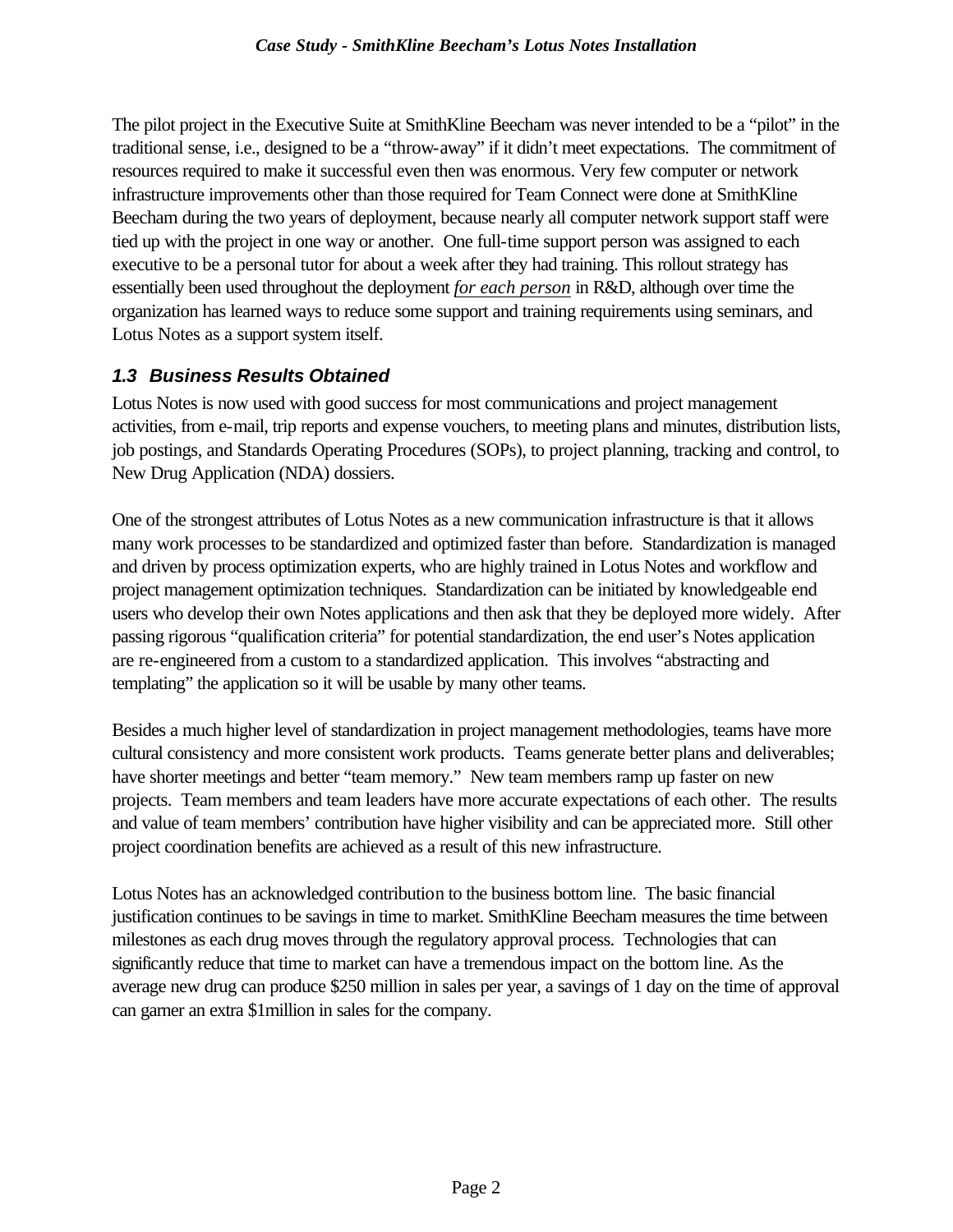### *1.4 Issues Remaining*

On the down side, Lotus Notes continues to be a difficult and non-trivial computing environment to manage and maintain. Large-scale rollout requires an on-going commitment of 19 people in order to deploy 50 seats per week and train their users.

SmithKline Beecham still has many questions about Lotus Notes as a major piece of its infrastructure backbone. The project started near year-end 1992 with an early version of Notes running on OS/2 servers. SmithKline Beecham has had to push Lotus significantly to improve performance and fix system management problems. They currently have over 150 Lotus Notes servers, working in conjunction with 24 Pathworks file and print servers. They have over 200 Notes client applications running across the network. Notes performance problems, system management and system development nightmares have not diminished much since the initial introduction of Notes at SmithKline Beecham. Network topology rearrangements and smart LAN segmentation appear to be the best ways to improve performance, rather than adding bigger servers or faster networks. Poor development tools still plague professional developers and knowledgeable end users who develop their own applications.

Notes remains a very poor document management system - it is not a well controllable or reliable environment for document management. Because it is so easy to make and distribute modifications, validation of the overall system for regulatory applications is a scary nightmare. It should be avoided in its current incarnation (Notes V3.3) for qualified GLP/GMP environments, where full FDA-required system validations are required.

Replication, while one of its most powerful features, causes major problems in a large network of replicating Notes servers, because errors replicate quickly. To service 4000+ end users scattered across the world, many servers and a fast replication rate is needed. SmithKline Beecham achieves end-to-end replication *in one hour maximum worldwide*. It is IMPOSSIBLE to prevent database corruptions from replicating. In the event of a corrupted database, a backup copy is recovered from either a backup server, or from a tape. An attempt is made to reconstruct transactions made since the backup from whatever can be salvaged from the corrupted database. As they are recovered locally, the backup databases will resynchronize and all copies will be brought to the most up-to-date backups. However, there is a significant risk of lost transactions. The usual recommendation to users is to NOT delete local copies of information posted to Notes for 24 hours in order to ensure that the data have been backed up. The faster that support personnel notice errors and corrupted databases, the more time they have to prevent accidental use of the corrupted data. The trick is to find a faulty server database, shutdown it down, locate and restore an uncorrupted database copy. It may be necessary to manually fix the database in some cases, and then start the repaired database replicating.

Replication of corrupted databases is sticky business problem. After all, anyone with a laptop is essentially making a backup copy of the database when they replicate to their laptop. If the database is corrupted and rolled back, a traveling user may not even realize there was a problem... and their copies of data might be used to restore parts of the database, thus replicating the errors again! There can also be replication conflicts introduced by this process... where different machines have different versions of a document, but cannot resolve which one should take precedence over another (i.e., variants exist).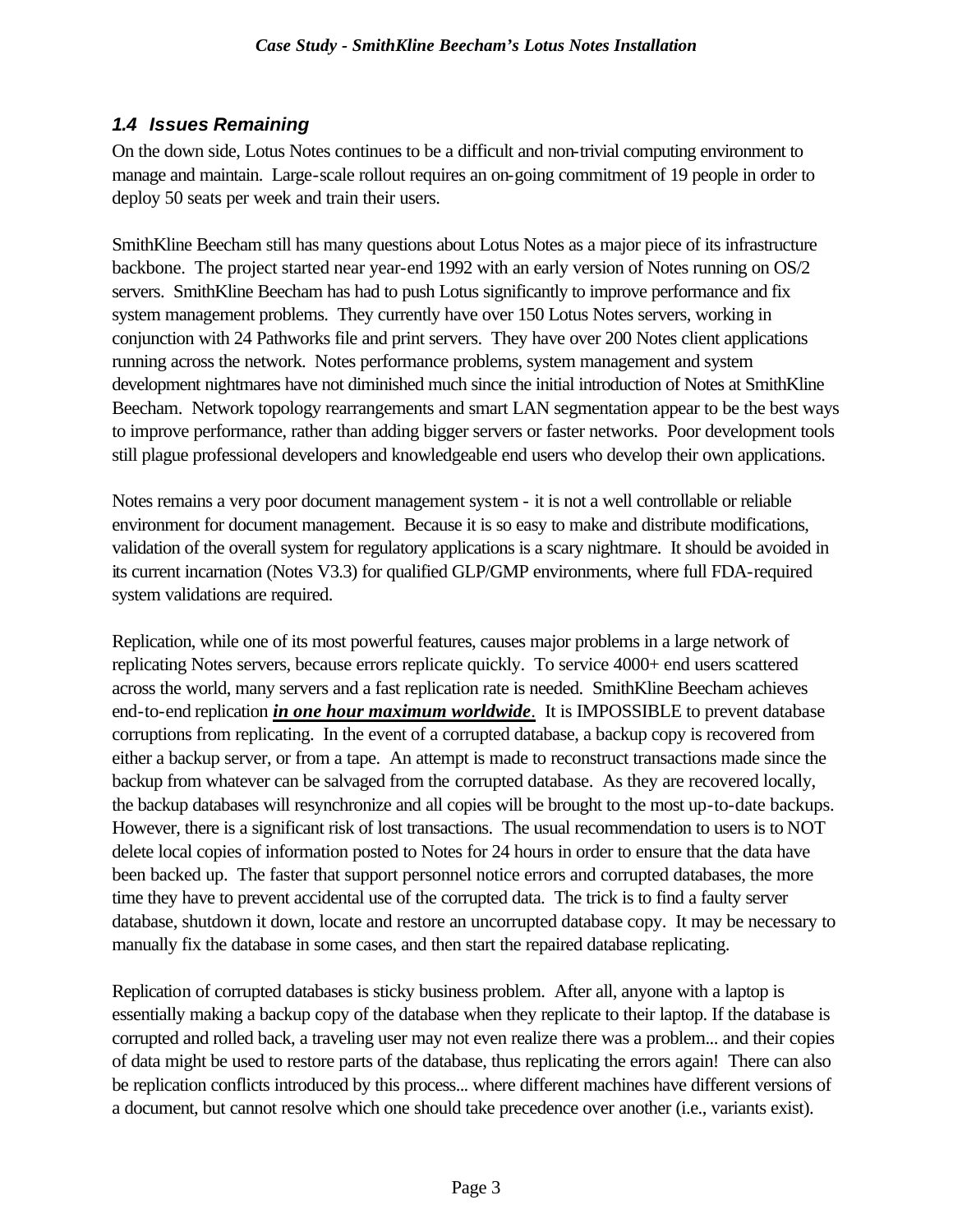These replication conflicts can be resolved by the database custodian, but it is not a process that can be automated easily if at all, because it requires human intervention. The ability to intelligently compare and merge variants would be really nice, but this is still more of a wish than a reality.

To date, the impact on operations of replicating corrupted databases has not been too bad. We are not using Notes for transaction processing, and work can be quickly recovered. The number of transactions in a database over any 24 hour period is rather small, and reconstructing does not take much work. However, such lost transactions would be a very big deal for most TP applications (e.g., LIMS) and an even bigger deal for GLP data. Lotus does not yet provide system management tools to automate this process.

Application "owners" (database custodians) are distributed throughout the R&D groups. Database custodians have a critical need for better and safer tools for database rollback, to handle corrupted databases and replication conflicts, and for permanent archival. Access control lists, distribution lists, and address books are still difficult to manage; better tools are needed soon.

Lotus still has problems servicing immediate design and implementation problems. SmithKline Beecham is still "putting up with" problems and going around to Lotus' customer service groups to find the software engineers who can fix the problems in the current version. This takes Lotus' valuable time from development of the next version of the product. This is seen by Lotus as a distraction from its highest priority, new revenue and upgrade revenue, which come primarily from getting the next Notes version out the door. This is a contradistinction to SmithKline Beecham's business priorities, whose revenues depend upon the current version of the product working well. SmithKline Beecham really needs a robust and flexible infrastructure with an easy-to-use applications deployment environment. This customer service attitude problem is not unique to Lotus.

Lotus is planning to solve this customer service problem by assigning highly qualified software development engineers as Notes Services Engineers, to the tune of approximately 1/3 engineer/year per large customer. The results of this new customer service strategy have yet to be measured.

## *1.5 Conclusion*

Lotus' Notes application development system has allowed SmithKline Beecham to establish strong communication and project management standards, and improve the efficiencies and effectiveness of their R&D professionals manyfold. Notes has driven the improvements and become part of the infrastructure and the new networked culture at SmithKline Beecham. Notes requires an enormous commitment of people who are well-coordinated, efficient, highly skilled and highly intentional to deploy it on the large scale of 4000+ end users. For such a large deployment, network performance, tuning, and topology are critical factors in achieving a workable system.

The weaknesses in the technology are systemic, requiring some fundamental redesign of the Lotus Notes architecture, a few of which are coming in Notes V4.0. SmithKline Beecham does not plan to rollout Notes V4.0 until at least 6-12 months after its release, in order to let bugs get identified and fixed by Lotus/IBM. This has been SmithKline Beecham's strategy for every major release of Notes. In a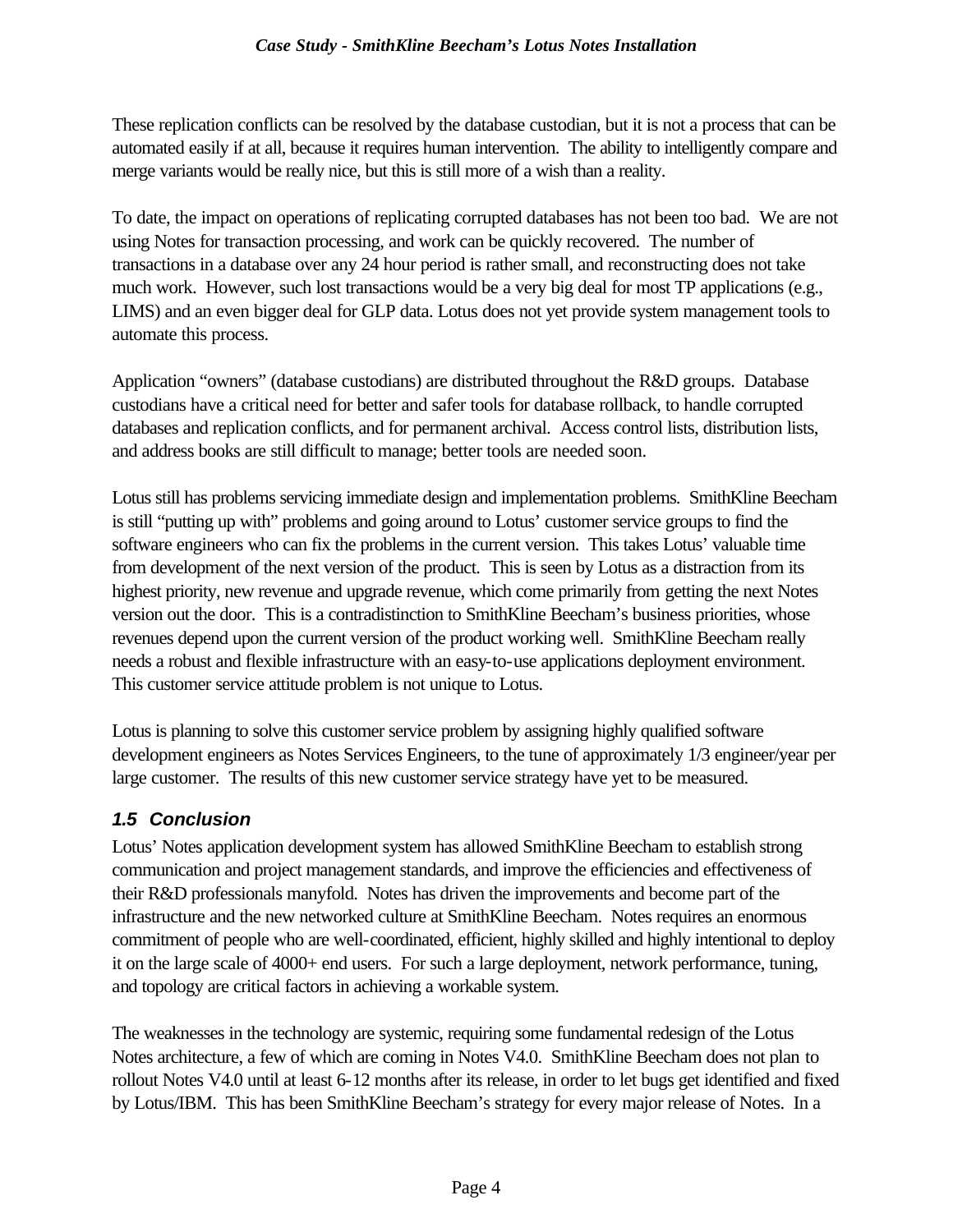highly regulated and validated computing environment such as pharmaceuticals, Notes needs much better tools for version control and system management.

The increased communication, improved workflow, process optimization, and standardization greatly improve operations, though the very heavy dependence on Notes is a growing risk and operations are problematic at times. The benefits to SmithKline Beecham's business operations definitely outweigh the drawbacks of logistics and system management. The company is betting that the technology and Lotus technical support will improve. Many signs point to improvements on the horizon. Overall, SmithKline Beecham is happy with the ongoing return on its investment.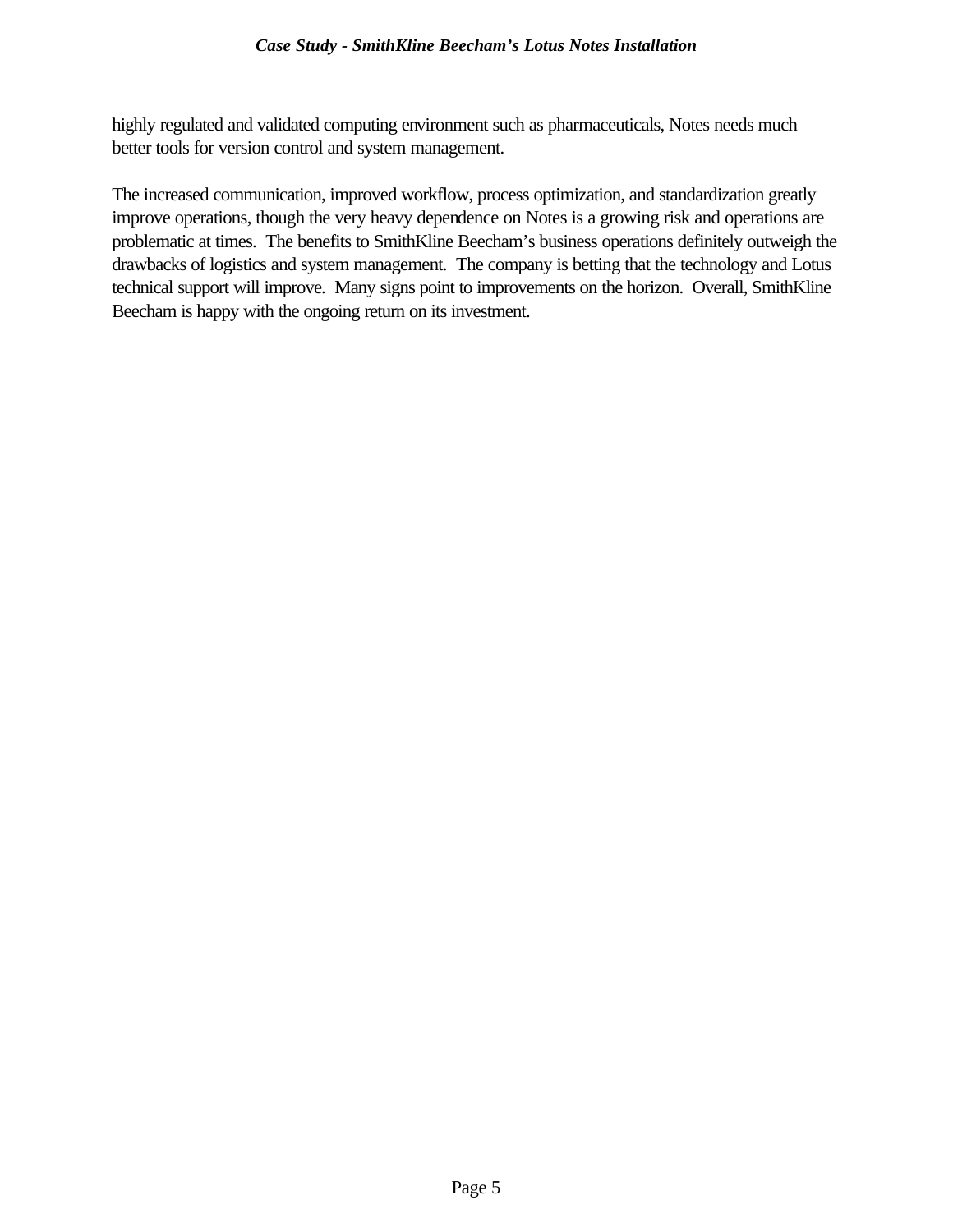## **2. Introduction**

#### *2.1 Background on R&D Organization*

SmithKline Beecham is a large UK-based pharmaceutical R&D organization with about 5000 people, covering scientific research through clinical systems. Of these 5000, about 11% (550) are technical and computer support with the following organizational structure at the time the Lotus Notes system was deployed.



Four of these groups participated in the Team Connect project, which was comprised of 42 people, including 15 contractors to do physical deployment of PCs and networks. The four groups used throughout most of the deployment were Computer Network Systems (CNS), Process Optimization, Application Development, and Customer Support Services. Other groups fed into the process at appropriate points along the way.

### *2.2 Conditions Before*

The primary "point of pain" that the company wanted to remedy with Lotus Notes was electronic mail communications, because they had about 1000 PC desktops with only VAXmail connectivity through terminal emulators that could send text messages only. However, they were unable to send attachments or documents between PC's. Shared network drive areas could be used if all parties communicating were on the same local server, but there was no way to send documents back and forth between the US and UK. They also needed a way to improve Help Desk Support, which was swamped and sinking fast. Very early in their deployment they recognized that groupware would drastically change the way people worked. They called in a reputable organizational consultant to help "manage the revolution without having a revolt."

## *2.3 Key Business Problems Targeted*

- Communication through electronic mail
- Static electronic conferencing (discussion databases, bulletin board services, etc.)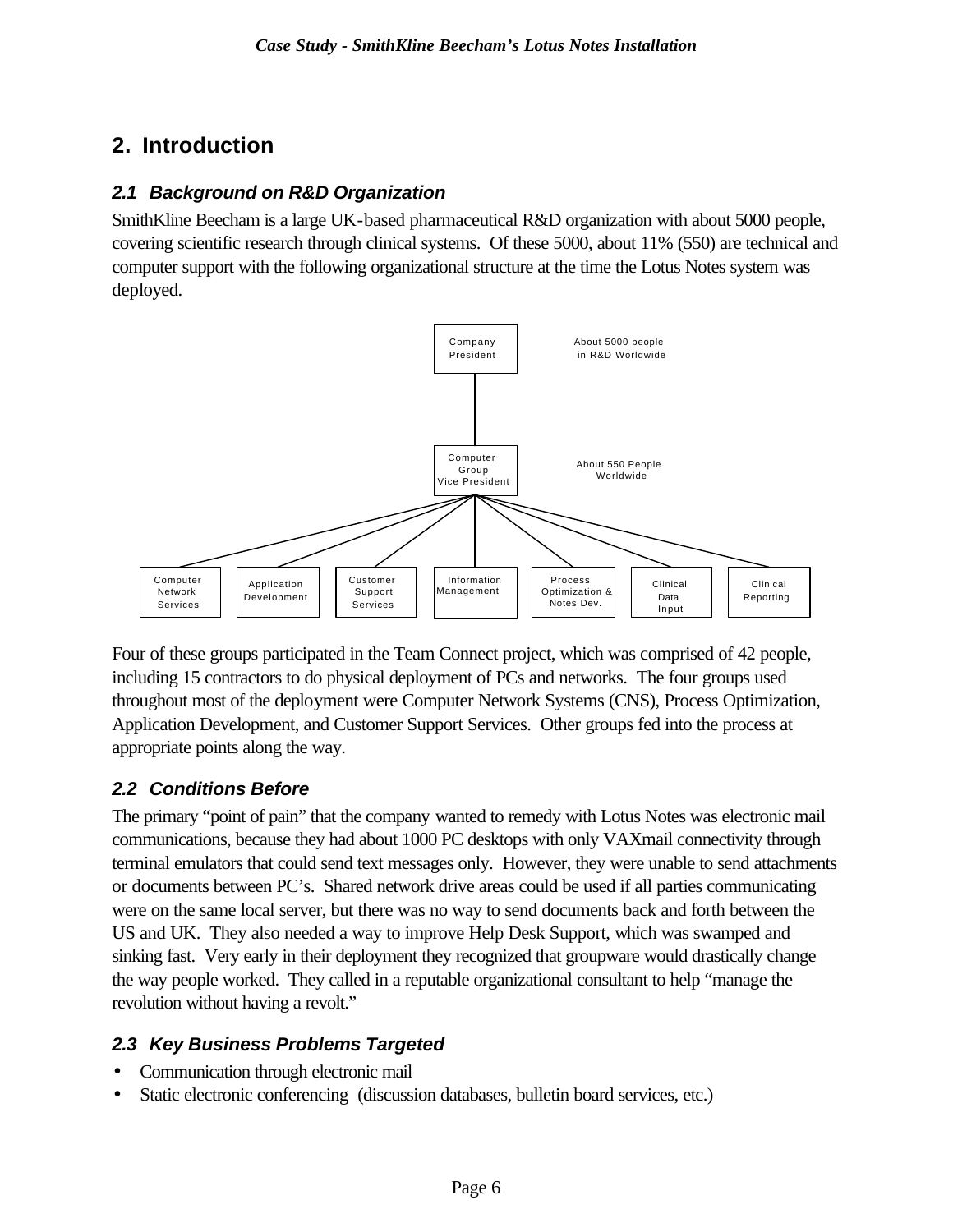- Project management document template management
- Project management deliverables documentation
- Establish standardized hardware configurations

## **3. Team Connect Strategy Development**

SmithKline Beecham made a very conscious move to transform R&D and its culture to support high performance teams as its primary mode of operation. The technology was used as a facilitator of that change. The Computer Network Services (CNS) Group knew they would need to get buy-in from the Executive Team, because a major organizational transformation was ultimately desired. High-level management was enrolled to prepare the organization for the changes in store. As with any change in work, it must include at least some self-serving elements for everyone to heartily embrace it. The R&D Executive Team needed better ways to communicate, and manage and control their own projects.

The Team Connect V1.0 project started with the R&D Executive Team. CNS used as many resources as necessary so that they would not fail. The introduction of Notes to the executives was done with great care, and included much group and personalized training. The personalized training was done by a group of highly skilled technology trainers from Customer Support Services, called Deskside Support. While all of the systems were built from the same basic components, no two software systems for the 30 executives were identical, all were custom. Another key feature of Team Connect Version 1.0 is that it did not contain any automated upgrade "hooks." All version 1.0 systems had to be upgraded manually later to either Version 1.1, 1.2, 1.2a, or 1.3. Version 1.0 was retired within 6 weeks of the 3000 level release of 1.3.

Starting with the Executive Offices was a fairly high-risk strategy, but it was not without precedent. They took their lead from a group of high-level advisors from inside the various R&D groups, called the Science Consultants. They participated in researching the strategy and approved the decision before the deployment proposal was presented to the R&D Executive Team. The only major precedent outside of SmithKline Beecham that showed them that they could take this risk and likely succeed was Price Waterhouse, Lotus' first major corporate commitment and their largest reference site. When SmithKline Beecham started their assessment, Price Waterhouse had succeeded in deploying between 3000-4000 seats of Notes V2.0. (Now Price Waterhouse is using over 30,000 seats.) SmithKline Beecham's bigger worry than the technology was whether they would succeed with the organizational transformation to a team-based R&D culture.

The next step in the strategy was to do a new drug dossier compilation. The dossier compilation process was piloted at the beginning of the rollout process (in late 1992) and tried for the first time, with a successful result. One month was saved on the trial dossier compilation, which represents potentially \$15M [*£1 = \$1.55]*.

With this data in hand, the investment justification was complete. The company president accepted CNS' proposal to allocate £15M British Pounds for large-scale deployment of the technology.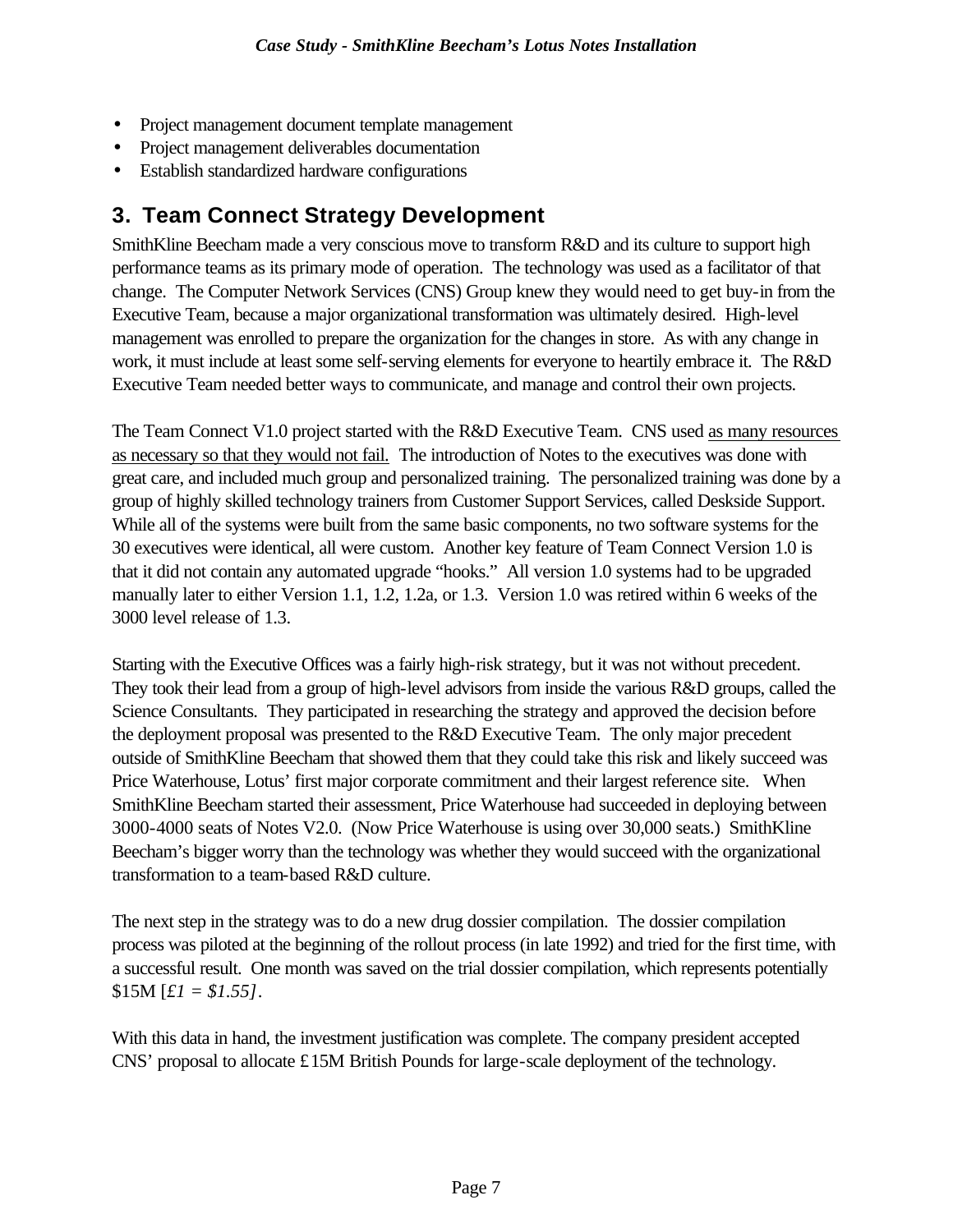### *3.1 Capital Investment Strategy*

To deploy 200 workstations per month for 24 months required a rather large capital investment. Approximately 15M British Pounds would be required for the entire project; about 5M British Pounds was allocated by the President directly, and the rest was reallocated from departmental budgets. Of the 15M pounds, 5.6M pounds were spent on workstations, servers and network infrastructure; 2M pounds were spent on software licenses, consultants and contractors. Most office productivity software had already been purchased, and included mostly the MS-Office Suite. As you will see, hardware and software purchases for particular deployments were done ad-hoc.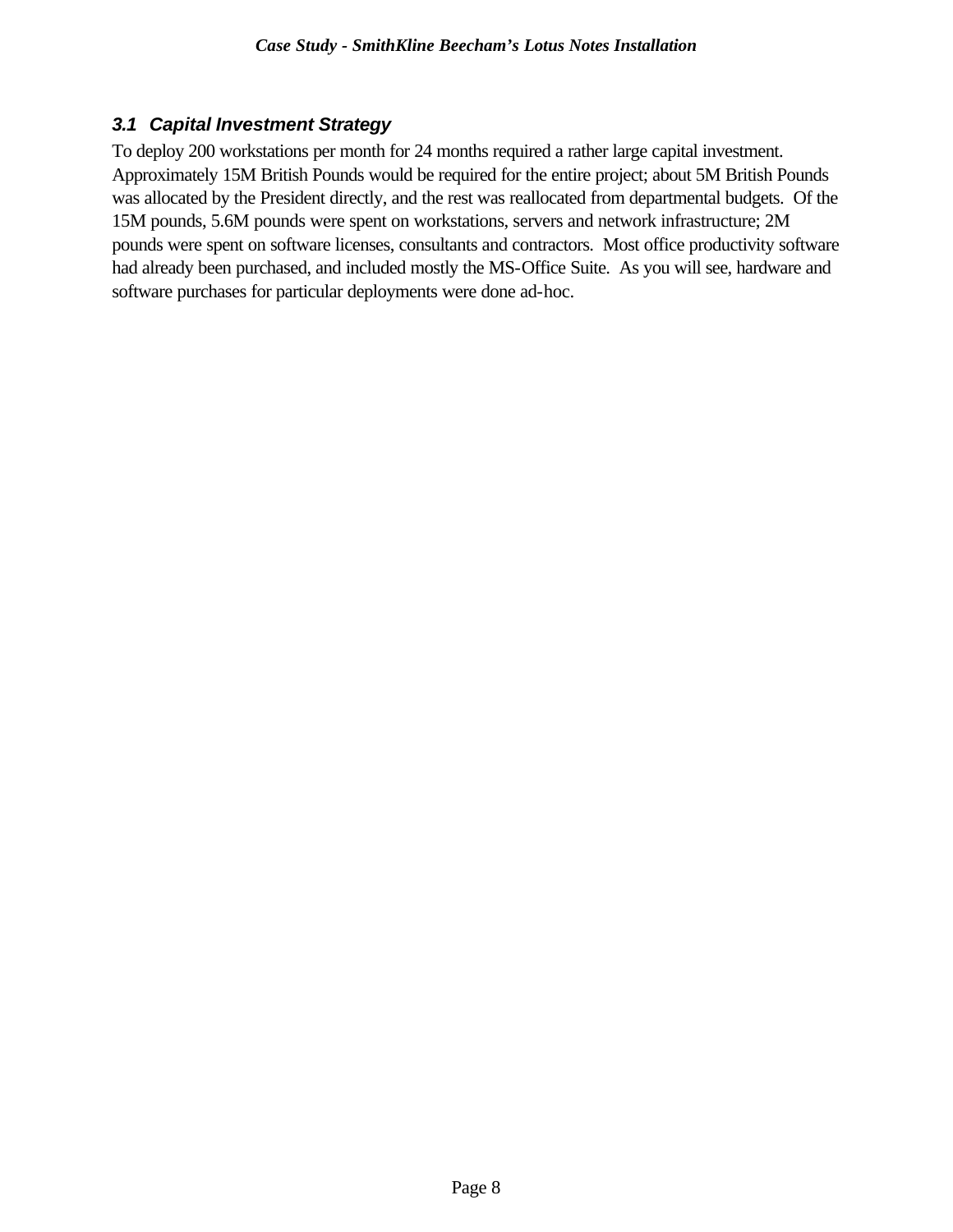## **4. The Deployment Process**

Deployment of 4000+ seats over 24 month took considerable and masterful planning. It took careful engineering of the desktops, network infrastructure, and servers. It also required a detailed deployment plan, extensive training of many IT "soldiers" (IT associates) who would carry out the plan, plus trained Notes experts who would sit desk-side to support each SmithKline Beecham employee. Notes and its e-mail were used constantly for communication throughout the deployment.

The order of deployment was:

- 1. Executive Offices
- 2. Clinical Groups
- 3. Development Groups
- 4. Discovery Groups
- 5. Administration Groups

The Team Connect Project started in late 1992. By March 1993 approximately 200 seats/month were being deployed; 100 seats/month each in the US and the UK. This translates into 25 people being set up and initiating their training per week. Each R&D group required installation of servers, applications, and then training. Twenty-five people per week receiving training was deemed the maximal use of resources to be able to guarantee quality. Trying to deploy systems to any more people per week may have resulted in either poor installations of hardware or software, or end users not getting adequate training and getting frustrated. The deployment cycle was actually 1 week long. They reported statistics on a monthly basis, but the deployment team managed its resources and schedule its activities around a week-by-week plan.

### *4.1 Desktop and Server Deployment*

Desktop engineering was done using a team of computer support staff from a workstation background. They were charged with designing a standard desktop for all R&D. This included the concept of "Desktop Anywhere".

There are 2 parts of "Desktop Anywhere":

- 1. a portable laptop client system that allows people with laptops to use any docking station anywhere in the world to connect to the network and access their environment,
- 2. a standard desktop system that allows any user (including laptop users) to log into any desktop system and get access to their environment.

Desktop Engineering was responsible for integrating applications into Notes, and creating hooks to make future upgrades easier.

Server engineering was done by a new team of people from varied backgrounds. They designed the standard server configurations, and the server software distributions. They had to solve the operational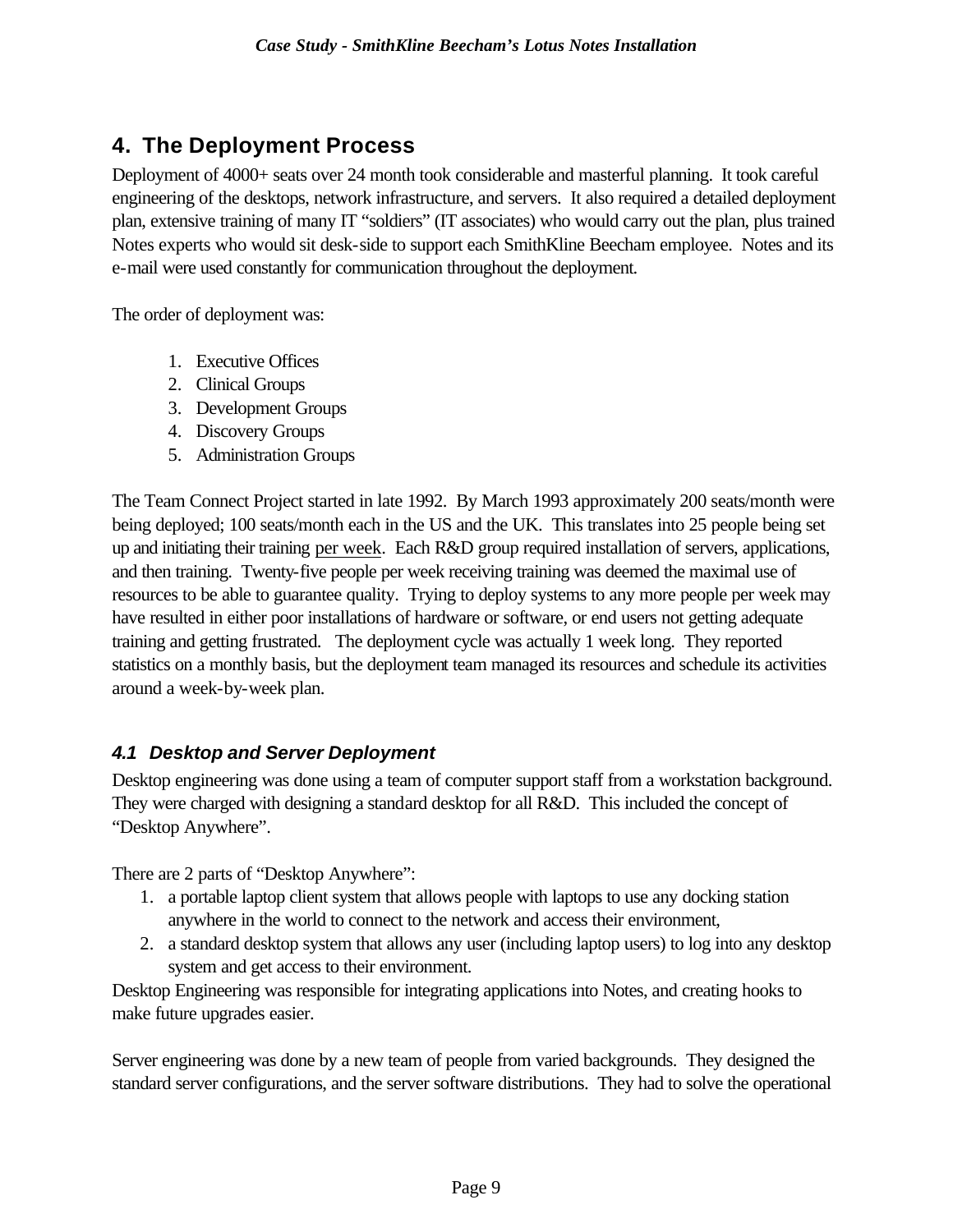issues that they knew would crop up with any technology installation this large, such as capacity testing, backup, disaster planning, and access control.

Deskside Support Specialists (DSS) from Customer Support Services were all contractors. They were considered part of the Deployment Team. They took about one month to get up to speed after being trained on Lotus Notes. Each DSS person maintained their own database of questions during their training. There were many outlandish requests for client support, like scanners, special instrumentation hardware, and data transfer interfaces to favorite software packages. Individual automation tools and non-standard software packages were done ad-hoc. Such requests were prioritized and handled as exceptions to the normal deployment processes. Simple requests were handled immediately. Longer requests were put into a queue. The main job of DeskSide Support was to answer questions during the first week of deployment and training at a client's desk.

Lotus Notes itself was used to support DSS people during deployment. One and only one DSS Support Database was created in Lotus Notes. Special Notes Views were created that allowed views by DSS Specialist, by Status of Request, by Request Date, etc. This made it easy to find, track and fulfill problem requests.

Macintoshes presented particular difficulties. For the first year, the Lotus Notes client for the Macintosh was not used; PCs were added instead. Macintosh users were told that PCs would be their principal communication and working environment, like it or not. Most Macintoshes were in Discovery anyway, which was at the end of the deployment cycle, at which time the Macintosh client was expected to be really ready as a product with most of its bugs worked out.

## *4.2 Overview of The Pilot and Final Deployment Process*

The pilot projects were delivered in the following numbers. In the beginning 3 people were chosen to pilot the technology on each side of the Atlantic. After these people learned how to use the technology and were confident of the product's stability, the next step was the set of custom systems for the Executive Team (the 30 Custom seats on each side of the pond identified below). Finally, after success with those 30, a group of 600 was targeted and deployed successfully, again on a transatlantic basis. Within three months, a sustainable rate of deployment of 100 seats per month per side was achieved. Then over the next 21 months, the deployment rolled through the rest of the organization.

## *4.3 Pilot Rollout*

Pilot rollout was done with three, then 30, then 300 seats, then the entire organization in groups of 300. The 3 seats were the developers of the first release. They "ate their own dog food" to make sure the release was stable.

The next 30 seats were the Team Connect Project team itself, plus key support people from the Help Desk and Operations. They provided the first real product testing for "proof of value." They also provided the first test of the deployment process.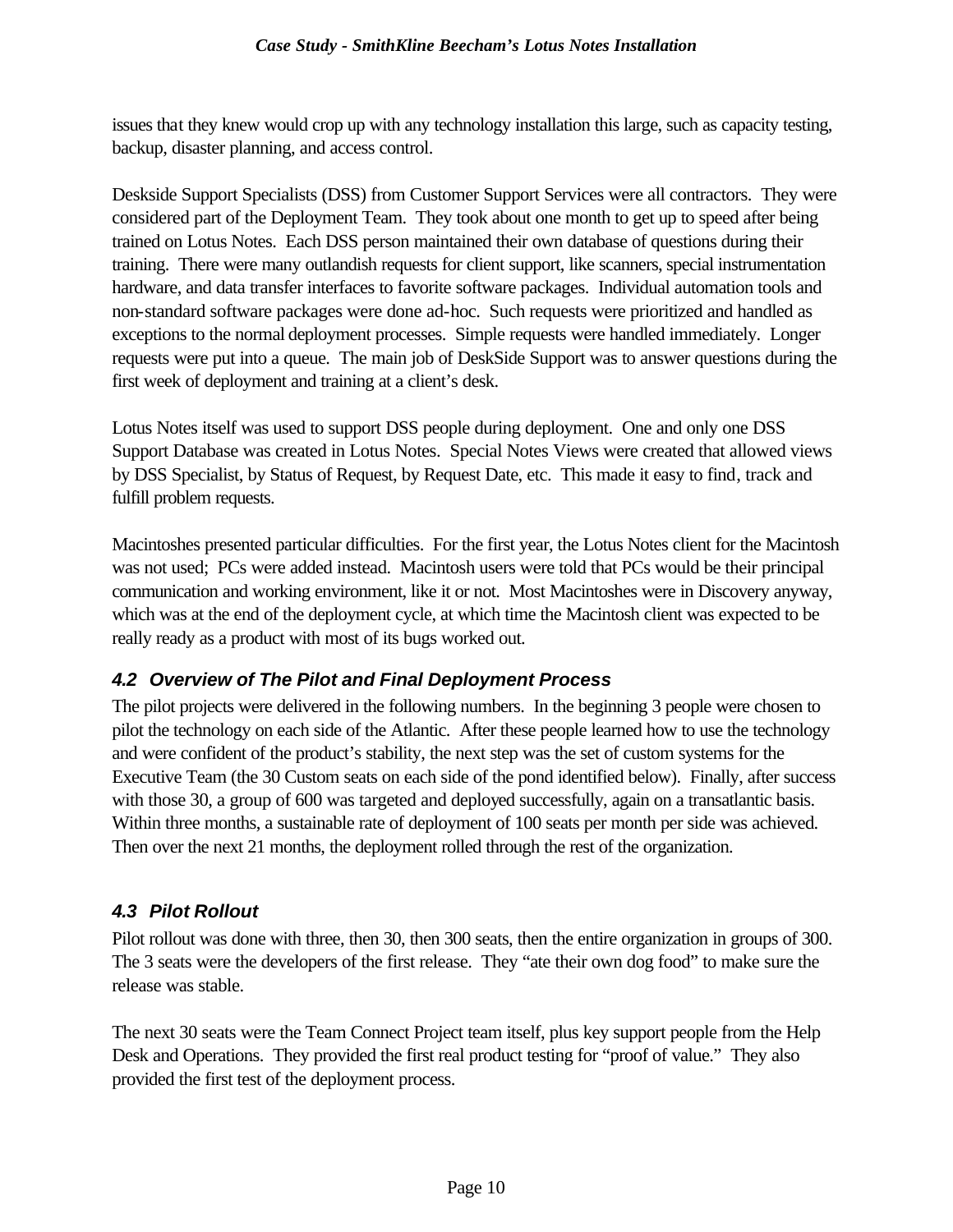The 300 level release is the test of the deployment process. This deployment used one Pathworks server on each side of the Atlantic, with all clients on that server getting the upgrade. This split focus of the testing was to make sure that they delivered the right product with the right process when they released at the 3000 level.

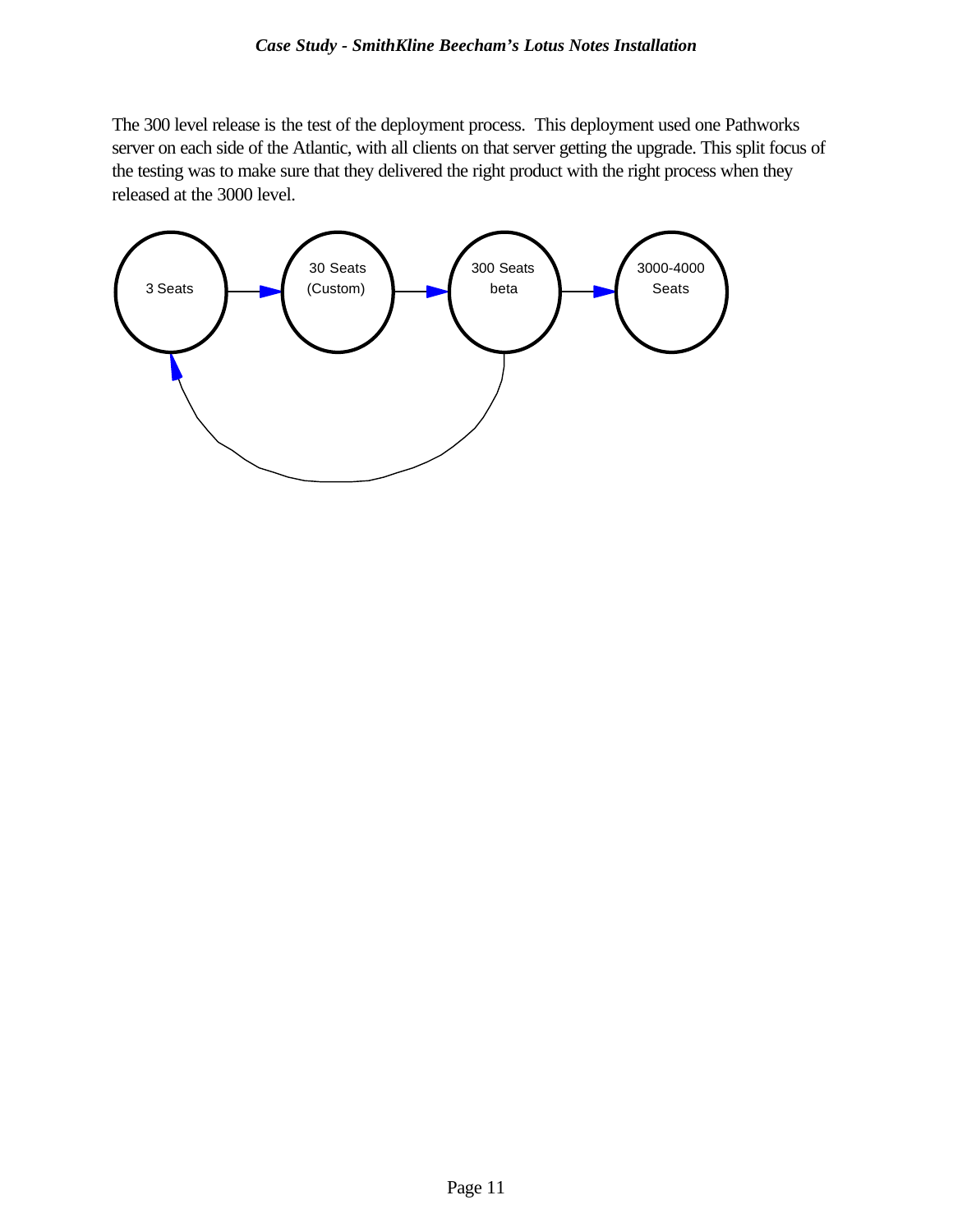### *4.4 Details of Deployment Cycle*

The following Task Map outlines required steps to deploy 4000 SmithKline Beecham seats.

| <b>Timing</b>                            | <b>Task</b>                                                                                                                                                               | <b>Notes</b>                                                                                                                                                                                                                                                                      |
|------------------------------------------|---------------------------------------------------------------------------------------------------------------------------------------------------------------------------|-----------------------------------------------------------------------------------------------------------------------------------------------------------------------------------------------------------------------------------------------------------------------------------|
| Before start of<br>Project               | Get a list of everyone in R&D and prioritize their<br>deployment.                                                                                                         | This was made very difficult<br>by the fluid nature of the<br>R&D workforce. They had<br>to count consultants, temps,<br>post docs, and people<br>working with development<br>groups from development<br>partner organizations. They<br>couldn't just get a list from<br>payroll. |
|                                          | Set up additional training facilities                                                                                                                                     | Space was a problem. They<br>rented trailers in the UK in<br>order to set this up.                                                                                                                                                                                                |
| 6 weeks before<br>a system<br>deployment | Contact people receiving to schedule a<br>deployment during a given week                                                                                                  |                                                                                                                                                                                                                                                                                   |
|                                          | Survey the individuals about their requirements<br>for AC wattage (power), PC and network<br>hardware upgrades, software upgrades, training,<br>applications needed, etc. |                                                                                                                                                                                                                                                                                   |
|                                          | Create and send Purchase Orders for new HW<br>& SW, training DeskSide Support.<br>Install Network connections and run cables as                                           |                                                                                                                                                                                                                                                                                   |
|                                          | needed.                                                                                                                                                                   |                                                                                                                                                                                                                                                                                   |
| Week of System<br>Deployment             | M, T, W - get trained<br>T, W, Th - deploy in their office<br>W, Th, F - Desk Side Support in their area                                                                  | Deskside Support was usually<br>in the same general area for<br>several weeks at a time.                                                                                                                                                                                          |
| At the Training                          | $\sim$ 10 users per class from 2-3 close and related<br>R&D groups                                                                                                        | this establishes better peer<br>help teams                                                                                                                                                                                                                                        |
|                                          |                                                                                                                                                                           | $\sim$ 5 slots were kept open for<br>stragglers $&$ "contingencies"<br>(usually new hires)                                                                                                                                                                                        |
|                                          | Show users relevant applications that they could<br>possibly use in their daily work                                                                                      |                                                                                                                                                                                                                                                                                   |
|                                          | Suggest possible re-engineering of work<br>processes with the end users there                                                                                             |                                                                                                                                                                                                                                                                                   |
| After Training,                          | Desk Side Support give special "kick-start" help                                                                                                                          | Bicycle flags were used to                                                                                                                                                                                                                                                        |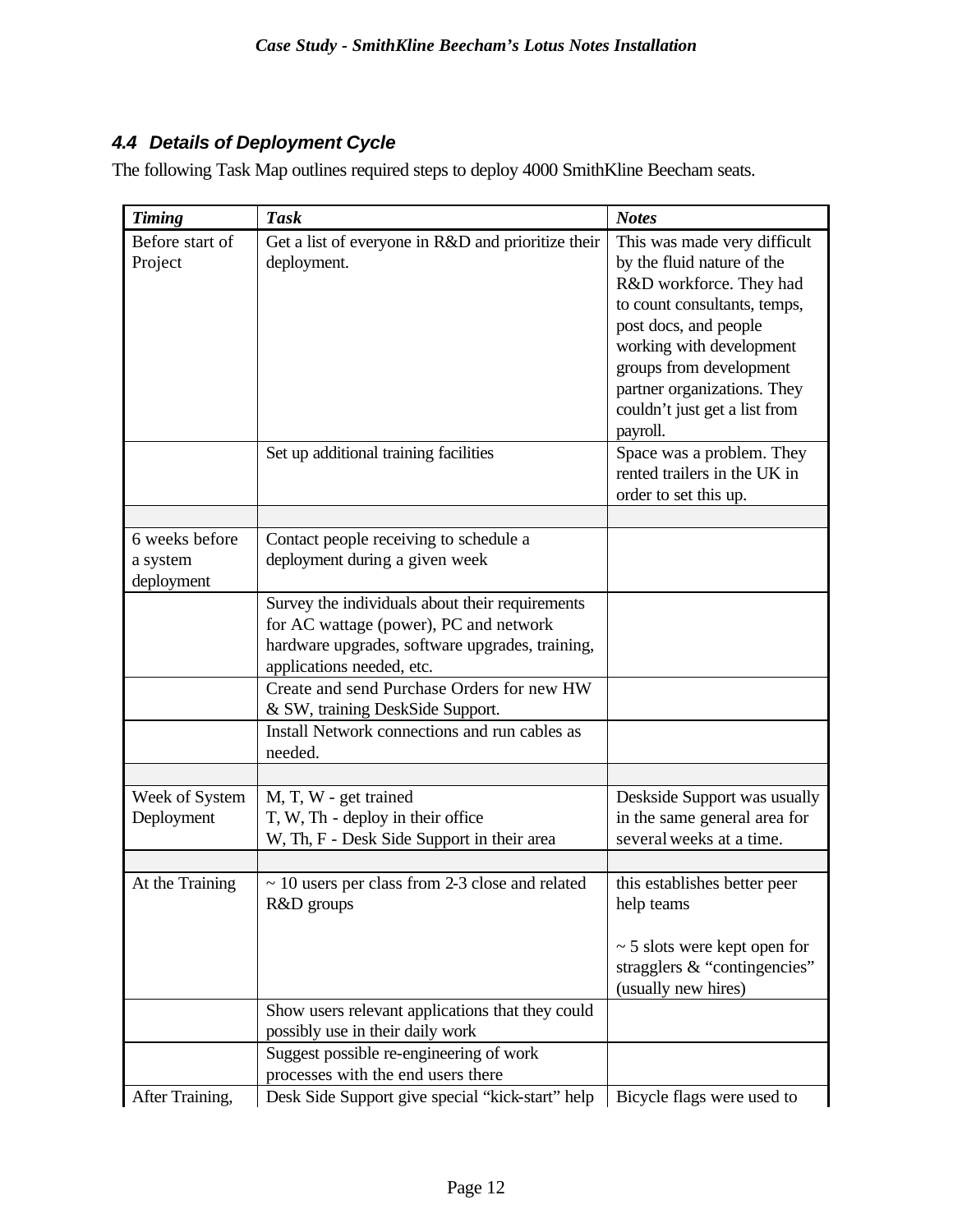| <b>But During</b> | on document conversion (from VAX-to-PC          | indicate where in the group |
|-------------------|-------------------------------------------------|-----------------------------|
| Deployment        | based word processing); Use of FAX gateways,    | the DSS specialist was      |
| Week              | Internet, and Pathworks.                        | working                     |
|                   |                                                 |                             |
| 1 Week After      | Individual support were turned over to the Help |                             |
| the start of DSS  | Desk at Computer Support Services               |                             |
| Support           |                                                 |                             |
|                   |                                                 |                             |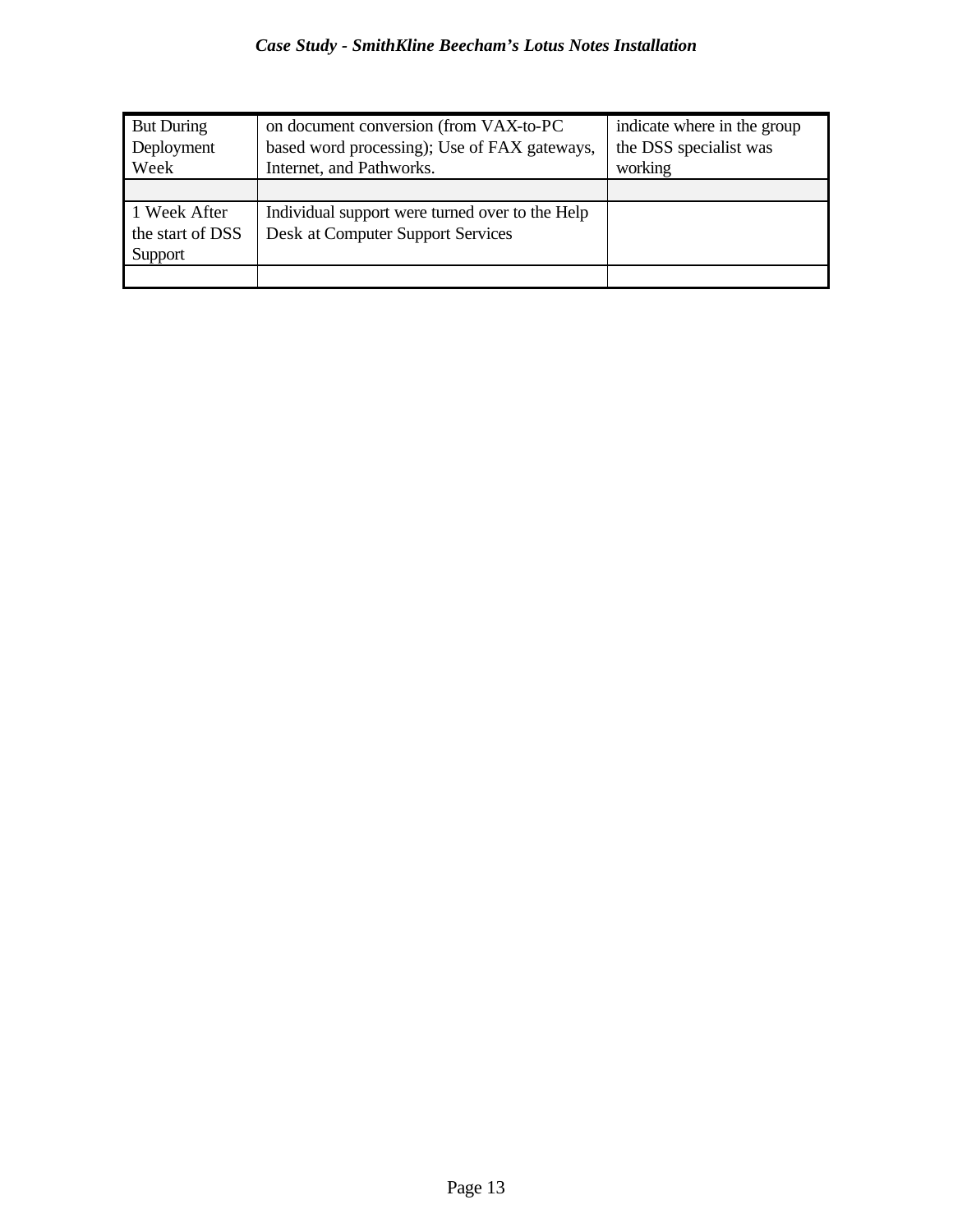#### *4.5 Timeline and Versions for Rollout*

 $\overline{a}$ 

Scheduling deployment of these multi-user systems can be tricky, especially for new versions of software. It is wise not to deploy the "freshest" version of software, but rather let other companies find the bugs and get them fixed. The trend in the software industry has been to release beta versions as "final" and let customers find the remaining bugs. This annoying reality means SmithKline Beecham end users must wait sometimes as long as a year to get the features on their desktop that they read about in the press.

In the case of SmithKline Beecham, deploying to 4000+ users required careful staging of new versions and features. Initially, they wanted only simple features that used the most stable and available software version. The table below approximately reflects the version deployment schedule.

| <b>Approx.</b> Date | <b>Team Connect</b>          | <b>Purpose of Version</b>                                          | <b>Comments</b>                                                                                                 |
|---------------------|------------------------------|--------------------------------------------------------------------|-----------------------------------------------------------------------------------------------------------------|
| March 1993          | <b>Team Connect</b><br>V1.1  | "Shrink-wrapped" <sup>1</sup> Version                              | Shrink-wrapped refers to not<br>having to individually configure<br>workstations.                               |
| <b>June 1993</b>    | <b>Team Connect</b><br>V1.2  | Mobile Laptop Version                                              |                                                                                                                 |
| Aug. 1993           | <b>Team Connect</b><br>V1.2a | Mobile Laptop Version with<br>docking station in end users office  | Allowed loading and replication<br>anywhere in the world                                                        |
| Nov. 1993           | <b>Team Connect</b><br>V1.3  | First Automated Update & Unified<br>Release                        | Single release for Laptops and<br>Desktops                                                                      |
| Mar. 1994           | <b>Team Connect</b><br>V2.0  | Rolling Upgrades to Lotus Notes<br>V3.0b on PC, V3.15 on Macintosh | <b>Rolling Upgrades Started</b>                                                                                 |
| <b>June 1994</b>    |                              |                                                                    | Rolling Upgrades Finished                                                                                       |
| Dec. 1994           |                              | Upgrade to separate naming<br>domain for infrastructure servers    |                                                                                                                 |
| March 1995          | <b>Team Connect</b><br>V2.1  | Upgrade to MS-Office V4.3 and<br>Lotus Notes 3.2                   | New application features                                                                                        |
| Early 1996          | <b>Team Connect</b><br>V2.x  | Migrate OS/2 Servers to Sun<br><b>UNIX</b> or Windows NT           | OS/2 has poor system<br>management tools (for gathering<br>information and statistics and<br>remote management) |
| Mid 1996            | <b>Team Connect</b><br>V3.x  | New Desktop O/S (Win95 or<br>NTWS)                                 | Improve remote management of<br>workstations and increase<br>overall security of the<br>environment             |
| <b>Late 1996</b>    | <b>Team Connect</b><br>V3.x  | Upgrade to Lotus Notes 4.0                                         | New features and improved<br>management of the Notes                                                            |

 $1$  "Shrinkwrapping" refers to the practice of having a single standard set of files (i.e. a KIT) and a standard installation procedure that will install the product on a given range of computer models with sufficient resources in a reliable and repeatable manner. The key feature of the shrinkwrapped version is that the deployment team needs to know nothing more about the software they are installing than what is printed on the instructions, and they can use the same kit on all TeamBridge compatible computers.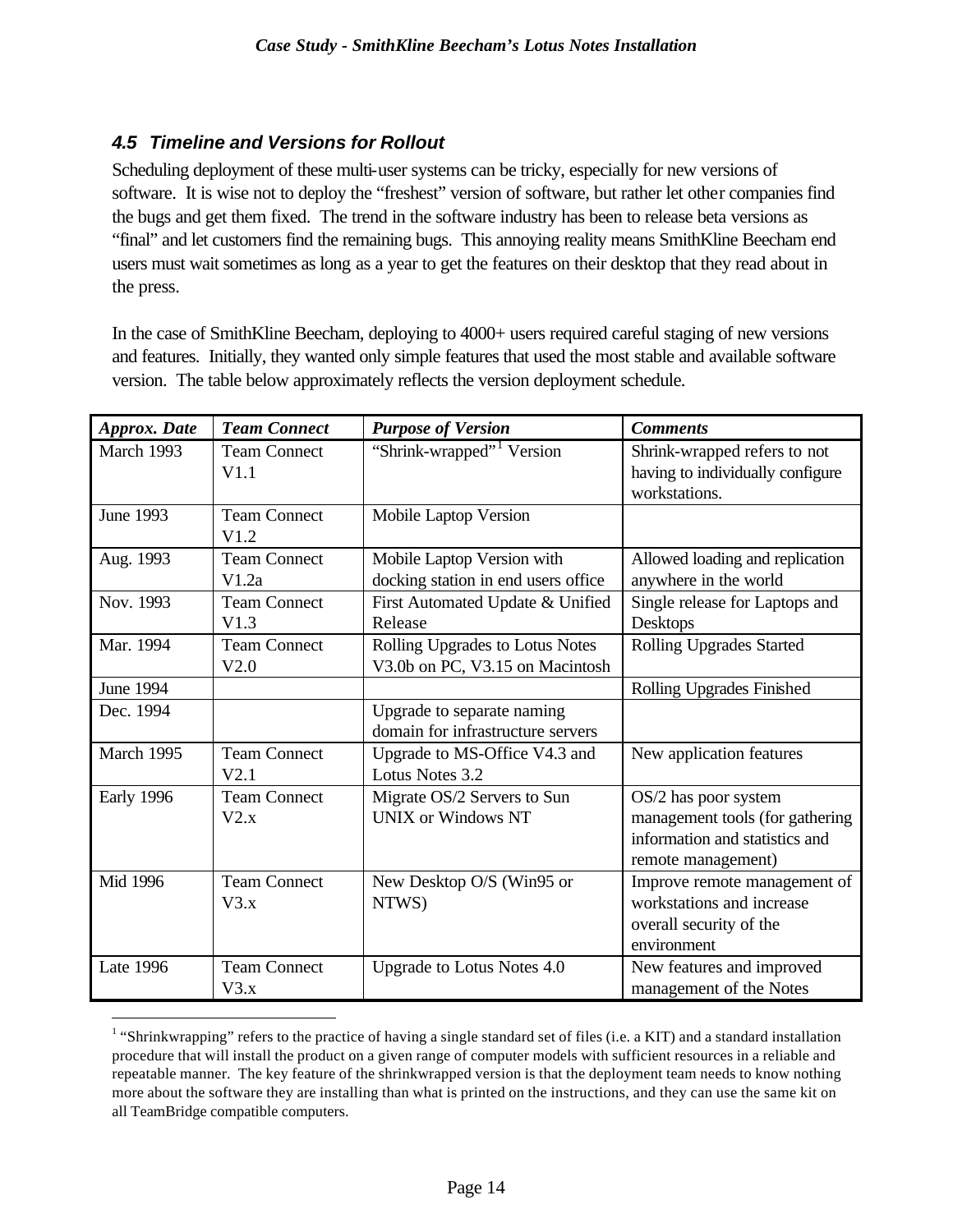It is important to note that they must keep up with new releases of software. There is a pressure from users not to wait more than about 6 months after release of a new version. Otherwise, they begin to find "bootleg" copies of new versions brought in by people to improve their individual productivity. Unfortunately, this detracts from the benefits that groups derive from a homogeneous environment.

The table above makes it seem as though version deployment proceeded serially, when in fact there were multiple versions being deployed in parallel. The reality is that they designated the custom systems as Version 1.0, and the first sustainable, "one-size-fits-all" release was Version 1.1. The initial rollout of Version 1.2 went in parallel to the Version 1.1 rollout, with laptop users coming up. Version 1.2a did the same thing with the docking stations, trying to evenly split the allocation of deployment slots 3 ways between upgrades from 1.2 to 1.2a (people with laptops who got docking stations,) upgrades from 1.1 to 1.2a (people with desktops upgrading to laptops with docking stations) and "virgin installations" from 1.0 or non-Team Connect desktops. Version 1.3 finally migrated all the Version 1.0, 1.1, 1.2, and 1.2a installations to a single consistent installation kit, driver set, etc. It was executed using the 3-30-300-3000 principle, again allocating slots. The prioritization of upgrade slots for 1.3 is worthy of its own paper on trading off testing the new product versus taking time from deployment teams (who had quotas to meet) and even trying to eliminate some of the previous versions to reduce the complexity of the environment.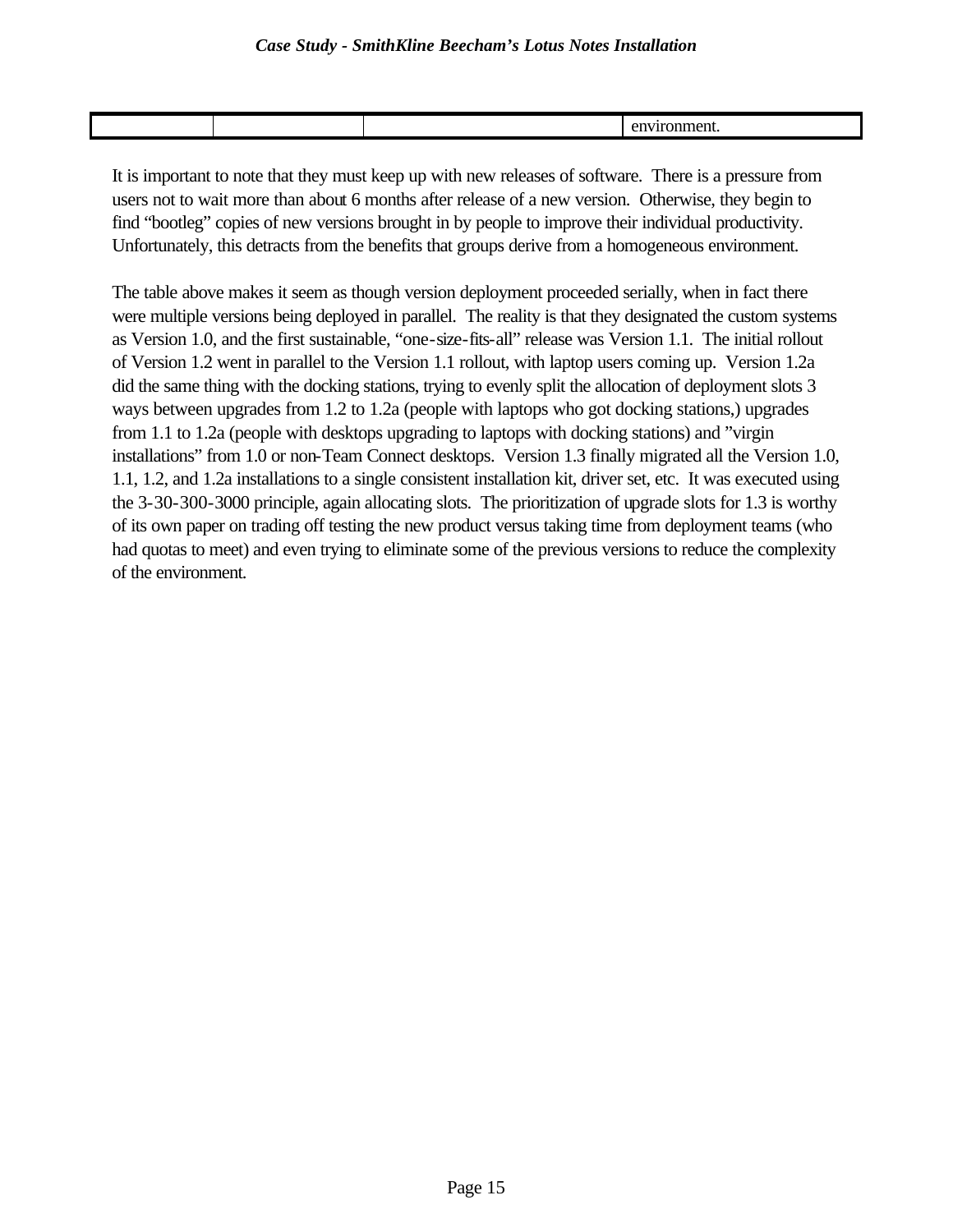### *4.6 Upgrades and Process Optimization*

It takes about two months to create an "upgrade kit." This requires gathering all requested changes and modifications since the previous upgrade, and then prioritizing them using a Change Management Team. Then a Team Connect Engineering team examines the priorities and figures out any "danger points" that the changes could cause. Then a group called Client Engineering builds a kit and tests it. Deployments of new upgrade kits go through the same iterative process, first three users, then 30 users, then 300 users, then all users in groups of 300 per month.

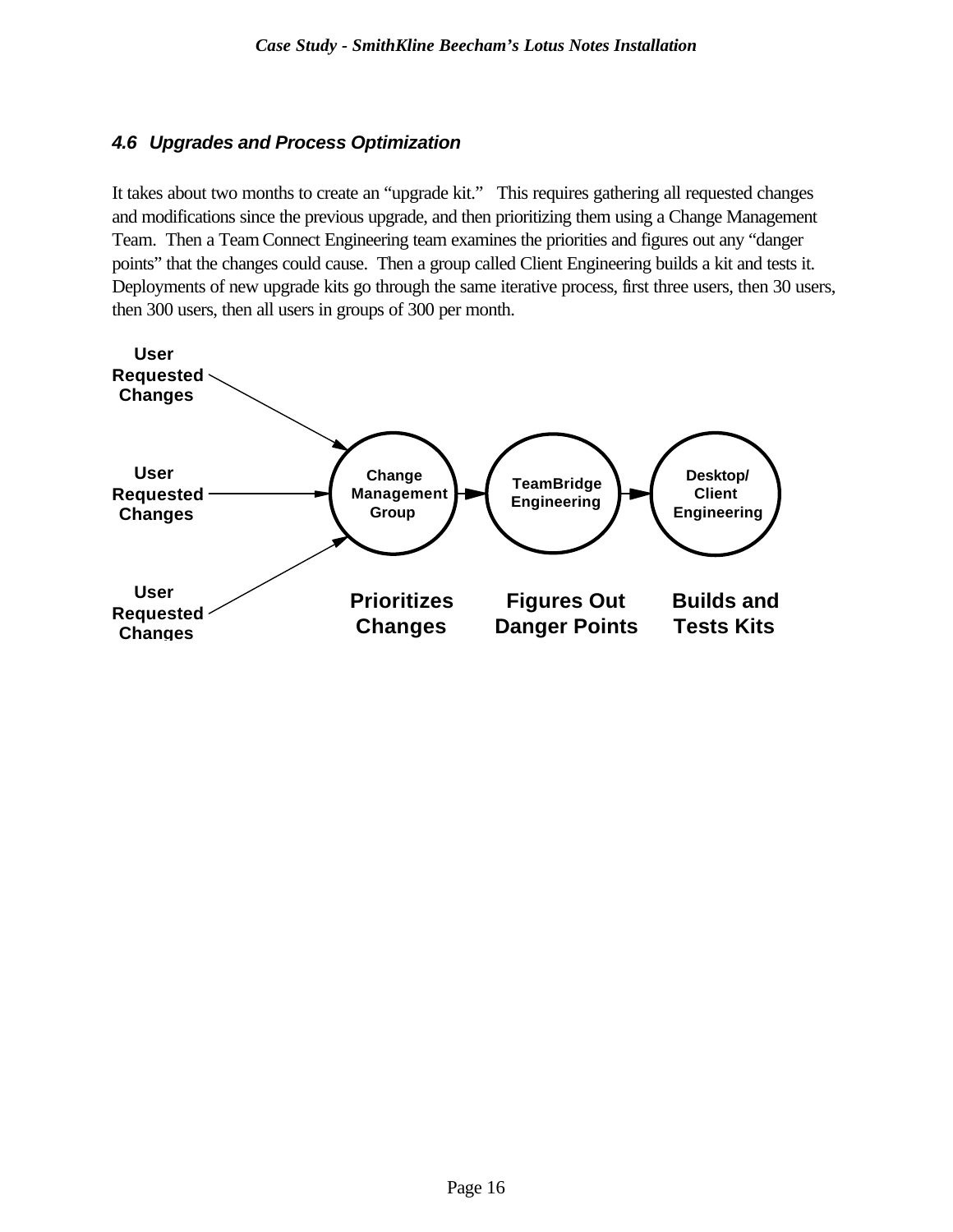## **5. Technical Implementation and Operational Results**

## *5.1 Invest The Time To Do A Good Network Design*

With such a large installation, designers must pay close attention to network design, or suffer the consequences of poor performance and constant maintenance.

Three types of servers are used:

| <b>Type of Server</b>   | <b>Purpose</b>                                           |
|-------------------------|----------------------------------------------------------|
| <b>End User Servers</b> | handle end user accounts and databases                   |
| <b>Hub Servers</b>      | handle mail routing and database replication             |
| <b>SuperHub Servers</b> | handle transatlantic mail routing & database replication |

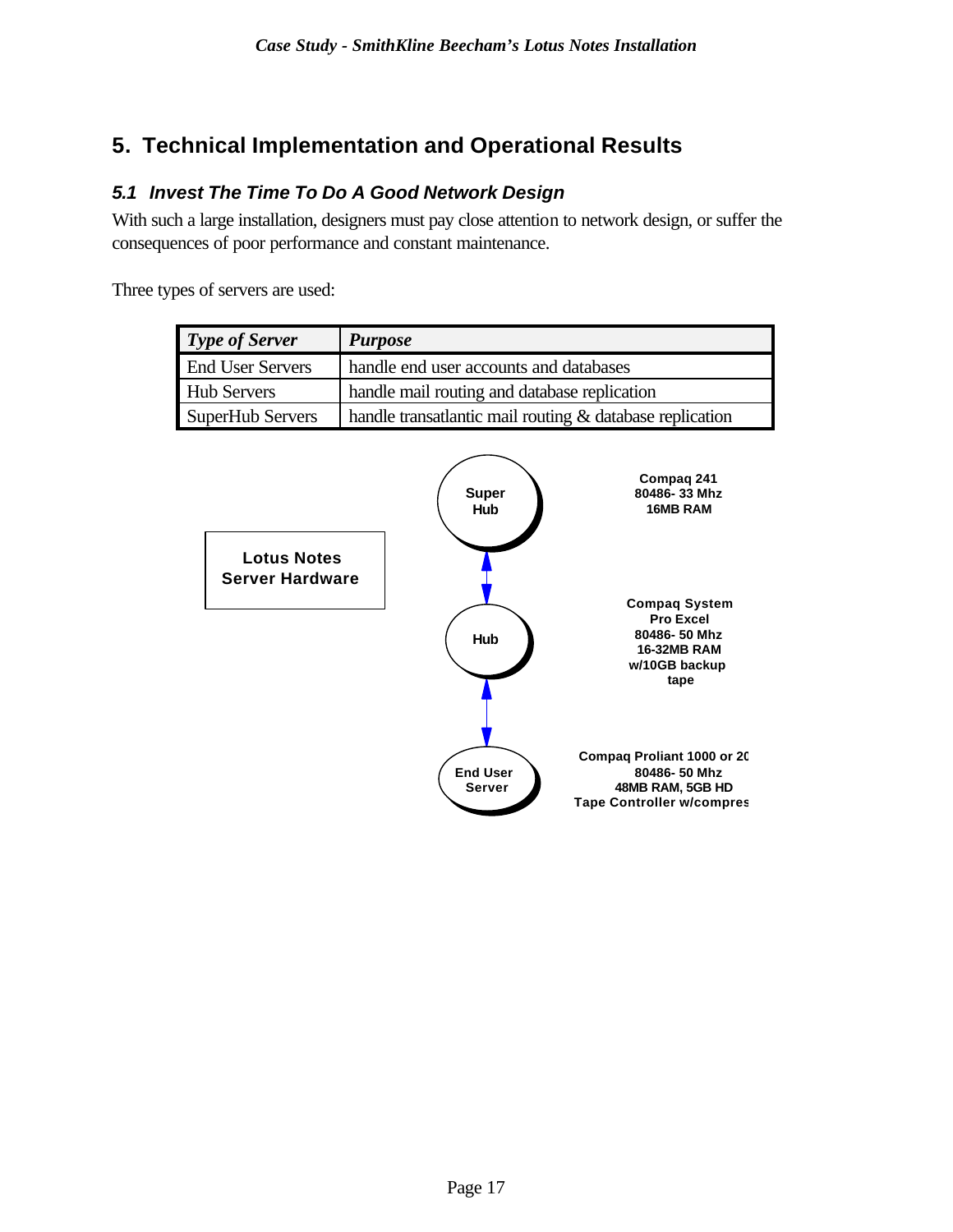## *5.2 Global Network Topology*

SmithKline Beecham's network topology evolved over time to the hierarchical design described below.



NetBios is used for end-user connections and TCP/IP for InterHub communication. Macintoshes use Appletalk protocol to their servers currently. They are gradually migrating to all TCP/IP, including to the desktop, but that change is expected to take many months to switchover completely. For 4800+ users about 150 servers are used, approximately 115 are End User Servers; the other 35 are infrastructure servers and contain no user accounts. The transatlantic links shown in the diagram are actually multiplexed channels within a T3 cable (6.5Mbits/sec), with a T1 backup.

## *5.3 Design the Notes Network for Good Replication Performance and Robustness*

Database replication is the capability for automatically duplicating information held in Notes databases to other place in the network, so that data are available for use in remote sites with good performance. Database replication can be a very bandwidth-intensive operation, because potentially every field in every database record must be compared for the replication process to decide whether to replicate a record. Replication can consume a network's bandwidth if careful network design is not done, and very negatively effect on the performance that users see. (It is rumored that Lotus' internal network bandwidth is 70% consumed by replication every night throughout its worldwide sites.) However, with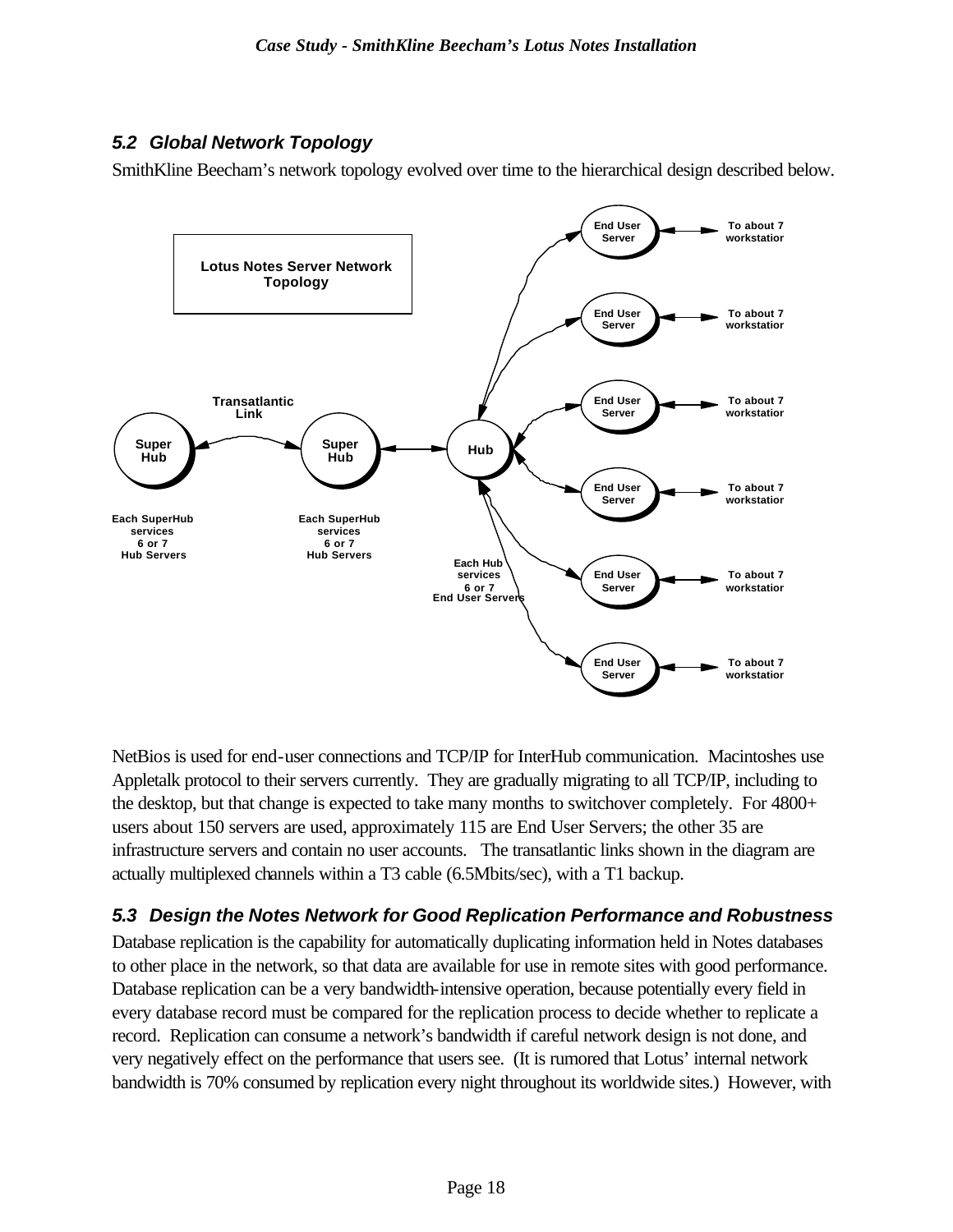proper planning, this traffic can be greatly reduced by segmenting the network and running parallel segments.

SmithKline Beecham is using Lotus Notes for a general purpose communications infrastructure as well as many corporate database applications. SmithKline Beecham has a goal of Just-In-Time (JIT) information to all of its R&D personnel. This is a difficult task, because the company is distributed over so many sites around the world. To service its  $4000+$  (now  $> 4800$ ) end users scattered around the world, many servers and a fast replication rate are needed. With its distributed network architecture of Lotus Notes servers, SmithKline Beecham achieves end-to-end replication *in one hour maximum worldwide*.

Since worldwide end-to-end replication is achieved so quickly, local replication by End-User Servers must be fast. End-User Servers start replicating every 15 minutes, staggered by three minutes between each of the 6 servers. Because replication happens so frequently, many Lotus Notes document and record changes do not get a chance to accumulate, so replication is completed quickly. Also, in virtually all cases, server 6 is some type of gateway or backup server that does not replicate with high priority. Gateways include connections to information services (e.g. Hoover, Dow Jones), certain business partners (e.g. Compaq, Lotus), Internet gateways, and gateways to other internal mail systems (e.g., Softswitch, cc:Mail). Backup servers only replicate copies from the hub on off-hours, when replication traffic is lower.

| <b>End User Server Number</b> | <b>Replication Time</b> |
|-------------------------------|-------------------------|
|                               | 0 minutes               |
|                               | 3 minutes               |
|                               | 6 minutes               |
|                               | 9 minutes               |
|                               | 12 minutes              |
|                               | 15 minutes              |

Hub servers replicate at the same rate as the End-User Servers. SuperHubs replicate less frequently, starting every 15 minutes, taking about five minutes. This permits between two and three round trip communications between the US and UK corporate headquarters during normal business hours each day. This is sufficient to support transatlantic collaboration using Lotus Notes.

Electronic mail goes through a separate, parallel routing mechanism that is provided by Notes; it does not use the Notes replication scheme. Mail delivery can be five minutes or less. It is interesting to note that Notes Mail is used at in the R&D Center. Corporate uses cc:Mail, but do so outside of Notes; they have not incorporated it into Notes

SmithKline Beecham is running parallel network segments between End-User Servers to improve performance. One segment is for replication, the other is for end user usage. Every End-User Server has two Ethernet adapters, one for replication, one for normal usage by end users. There is also a a parallel network between hubs and the superhubs. The Hubs also use two Ethernet controllers, one to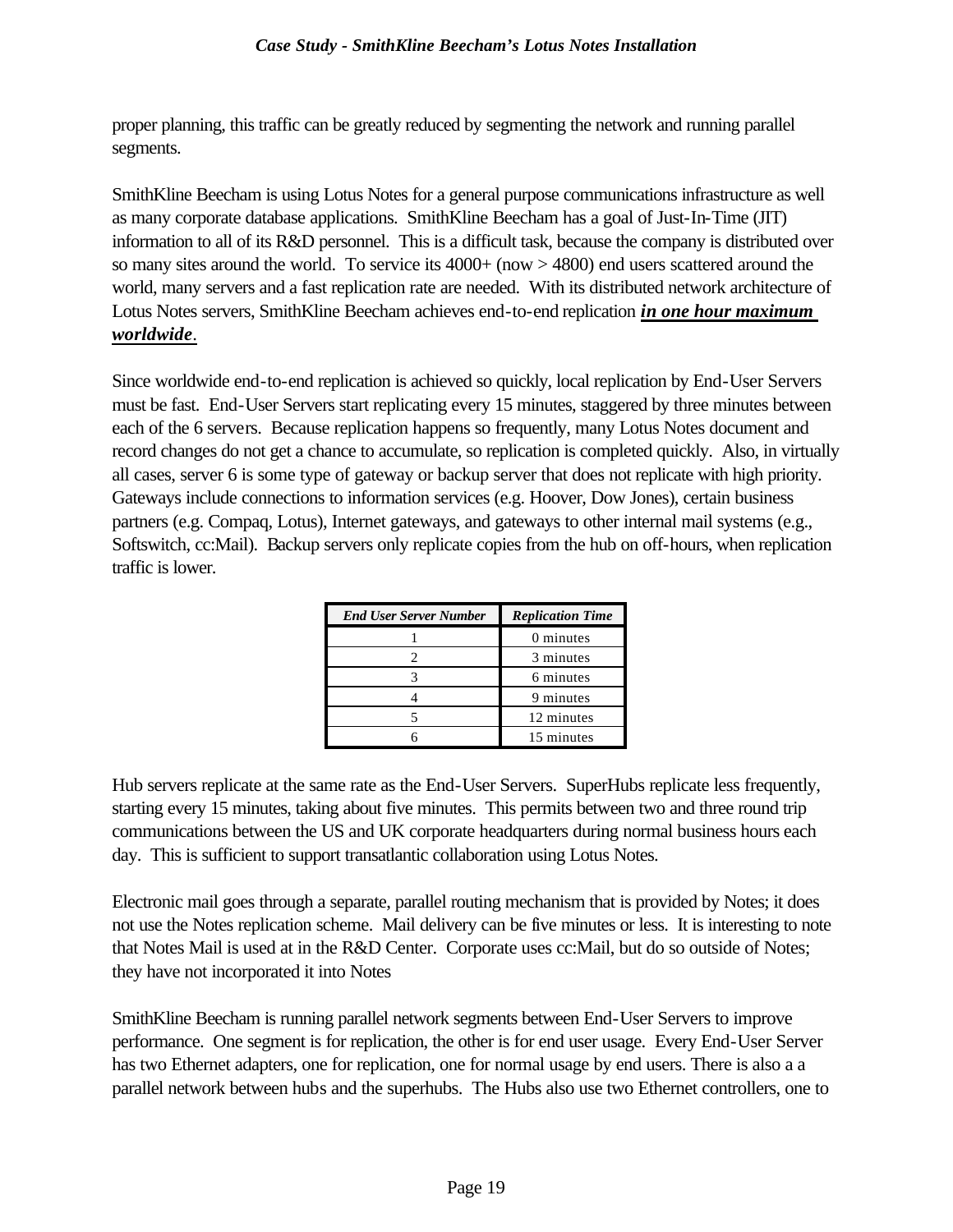the superhub and the other to their end user servers. Superhubs have two controllers, one to the transatlantic link, and the other to their local hubs.

Another way to enhance performance is to partition the network into domains and segments. The structure of domains can affect performance greatly. At SmithKline Beecham, domains are segmented by the infrastructure and performance required, rather than by geography. All infrastructure servers are in one domain, and all End User Servers are in another.

## *5.4 Thou Shalt Hassle With Replication Errors*

Replication, while one of its most powerful features, causes major problems in a large network of replicating Notes servers, because errors replicate quickly. With a one hour end-to-end replication time, by the time an error in a database is noticed, that error has been promulgated to several servers worldwide. The recovery procedure is to restore the database from a recent backup, usually on a backup server. However, if a single copy of the damaged database is left out on the network to replicate, it will again replicate the error to all the "good" copies of the database, because the error still appears as an "update" to the restored databases. This is a particular problem when the database is used by remote or laptop users that have "unregistered" instances of the database. Because transactions on the database can occur at multiple sites, reconstructing all the transactions between state of the database at the time of the backup and the time of the corruption is virtually impossible. While it is possible to recover most of the documents from the damaged database, the process of database recovery cannot be validated. Lotus does not yet provide system management tools to automate this process.

### *5.5 Take Advantage of Parallel Network for File and Print Services*

A parallel Digital VAX network running Pathworks is used for basic print and file services. The VAX servers provide Pathworks services only. Printing from within Lotus Notes is done using Pathworks Print Services. Pathworks File Services are used for keeping versions of system and application software synchronized on all workstations. Windows is always installed locally. Laptops have all applications installed locally as well. The Pathworks File Servers also serve MS-Office, Lotus Notes, and other end user applications to the End-User client desktop machine. These applications are loaded in real-time to end user servers, as users need them, to whatever client machine the user happens to login from. All user-dependent files are kept on the server. All machine-dependent files are kept on the local machine. This file server approach is also used for easier installation and upgrade management.

### *5.6 Desktop Engineering Results and Problems*

The Desktop Engineering Group succeeded fairly well in creating a "Desktop Anywhere" that can be used from any login point on the worldwide network. Users' desktops and applications are loaded from their servers, and then they can run their applications and access their documents. There are a few glitches, especially during upgrades. SmithKline Beecham has managed to automate "2.5" of their upgrades; the latest upgrade kit requires a special procedure, because the latest version of Microsoft Office (V4.3) is so large (over 50MB). They set up specially-equipped laptop docking stations at convenient sites around R&D so laptops can be upgraded automatically, using a "bloodmobile" model.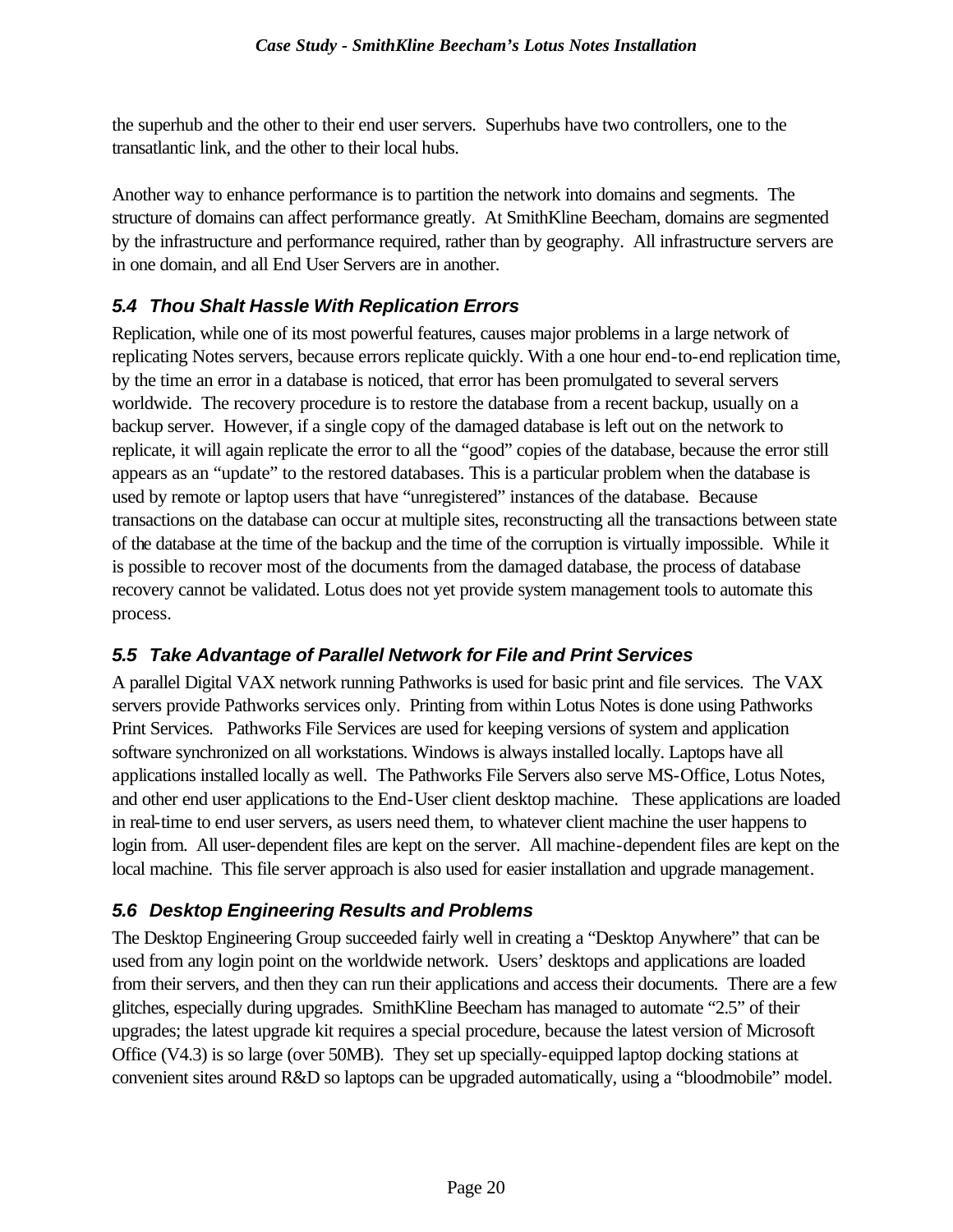Laptop users came to specific locations set up around the sites during the upgrade. They served coffee and donuts and did the upgrade from the docking station hard drives, rather than over the network..

Desktop Engineering still has trouble with large applications, which can sink the automated distribution strategy, because it takes so much time and network bandwidth to do the distribution. SmithKline Beecham did experiment during the latest desktop upgrades using "tokens." Each Pathworks server had 5 tokens. Each client requesting an upgrade checked out a token. If there were no tokens left, the upgrade request would be denied with a pleasant request to try again later. This kept the network traffic on the desktop upgrades in check. In the future, a tool such as Microsoft SMS could be employed. SMS can detect when network throughput falls below a predefined level, and will not process any but high-priority software installations while the network is busy. The two characteristics of Notes that cause the most problems are: 1) the software is never hardware-independent enough, and 2) within the Notes environment "everything is related." In other words, to get one feature, you have to take many changes. These characteristics of Notes may be improved as its internal design and development approach become more object-oriented, however for now it remains a source of aggravation.

## *5.7 Infrastructure Engineering Results and Problems*

SmithKline Beecham has constant problems with network bandwidth and segmenting servers to increase available bandwidth to particular servers. Teams are located in different buildings, so they are put on different network segments. Infrastructure Operations carefully manages load balancing, and allocates manpower just to do diagnostics on an ongoing basis. Engineering reviews operations' records periodically to redesign network segmentation. With 150 servers in place it is difficult to manage them all. There are just too many. The complexity of the overall configuration causes ripple effects through all operations, including backup, restore, and disaster recovery operations. Newer technology from Lotus and elsewhere will solve some of these problems.

The Infrastructure Engineering team had some problems with migration to newer versions of Notes. Notes 3.0 and 3.0a were not stable in the environment, but 3.0b was. Version 3.0c was not stable in their environment. Version 3.1.5 worked well on the Macintosh, but not the PC. Version 3.2 was good on the PC.

Other general / chronic desktop engineering problem areas are:

- Video drivers
- Network drivers / NOS compatibility
- COM port driver
- Size of the Name & Address Book

A tradeoff was made to invest in local disk space versus higher speed networks, so that R&D staff get good local performance. Currently Infrastructure Servers cannot have more than 10 GB of disk space, because they cannot be backed up using the Compaq hardware. This is just one of several limitations of the OS/2 servers. SmithKline Beecham will be migrating to Windows NT servers as soon as those servers are stable and dependable, estimated to be sometime in late 1995.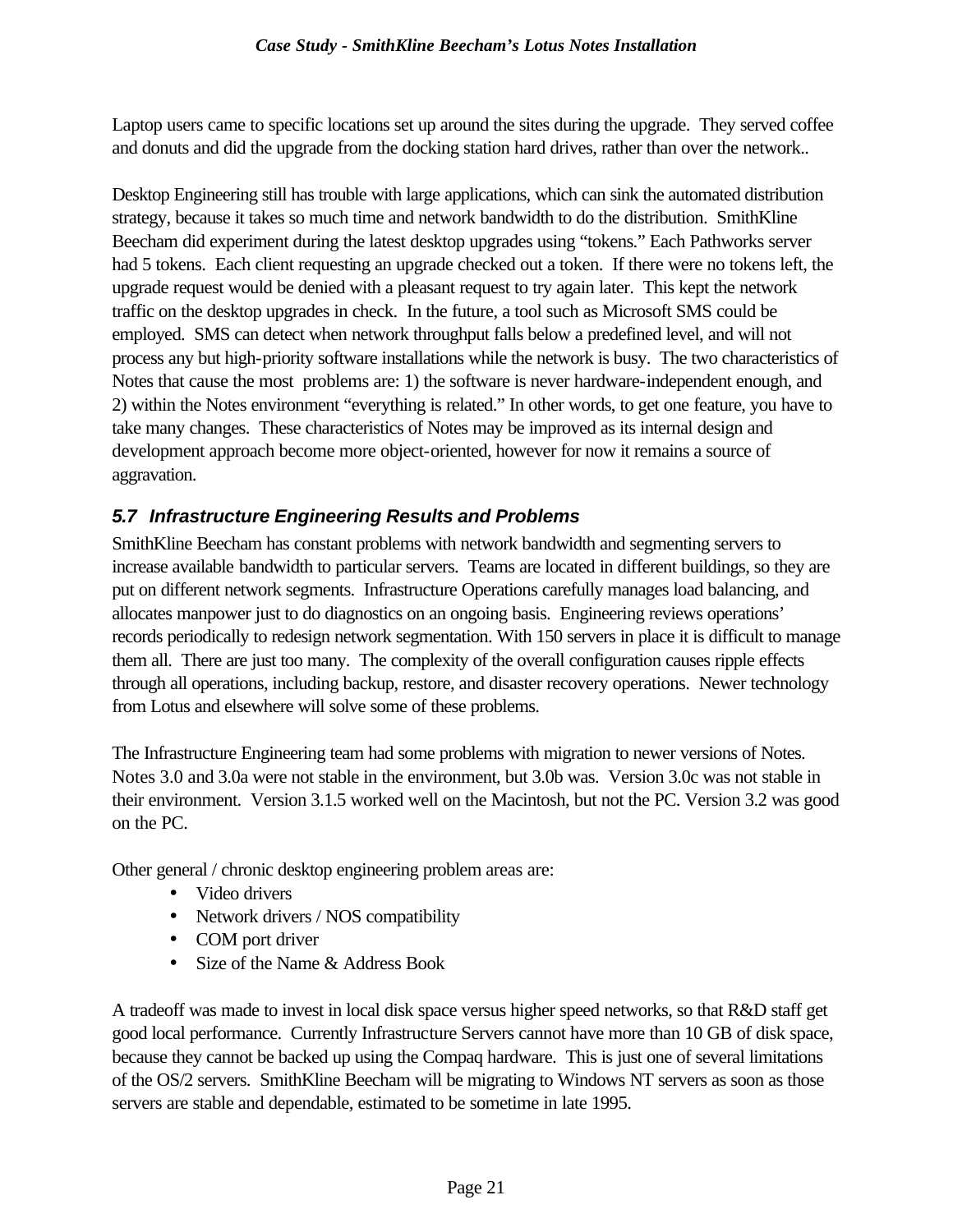Pathworks was described as "too flaky" for dialup access. Pathworks cannot handle remote network dialup reliably, so that users must make several phone calls to replication all their common databases. Eventually they will replace all the Pathworks servers with Windows NT Advanced Server.

Lotus Notes V3.2 still has limitations that show up periodically. The master Name & Address Book can only accommodate about 25,000 entries. SmithKline Beecham routinely does business with more people than that, especially with its large number of collaborators in universities and biotechnology companies. To get around this problem, they have separate databases for Notes e-mail and Internet email addresses.

The migration to X.400 E-mail and X.500 Directory Services poses special problems for SmithKline Beecham. R&D forms and disbands "virtual teams" frequently. Administering this constantly changing team makeup in Lotus Notes (or any other system) requires constant diligence. The overhead is too much to maintain right now, so SmithKline Beecham is reluctant to migrate until Lotus delivers some improvements in this area.

Full text indexing, although a key selling feature of Lotus Notes, has not been implemented yet. It can require 2-3 times the amount disk space as the regular databases themselves. It also puts a great load on the CPUs and causes reliability problems. This was true for the Intel 80486 CPUs that were being used. Faster CPUs may alleviate the magnitude of the problem, but will not eliminate it.

## *5.8 Rigorous Logistics On The Deployment Teams*

SmithKline Beecham outsourced their entire deployment team. Surveys and installation were done by contractors, as were wiring and network installations and Deskside Support. In the US, the manager of the deployment team was a contractor. In the UK, the manager was an employee. Outsourcing was chosen for the following reasons:

- The number of people needed would vary depending on the group being deployed to, so the number of people would need to vary month to month.
- The people doing deployment would not be needed following the project, and there was no career path within the organization for them.
- No headcount was available.

First the team surveyed existing client desktops to find out what PC and network hardware and software existed and, then ordered all the necessary missing pieces long enough ahead of time to be ready for the days of deployment and training. Scheduling and logistics were key aspects of this rollout.

Installation proceeded smoothly. The Deployment Team actually received the most praise throughout the deployment. They had to work around some people who were either difficult to work with or plan for because of other project exigencies. There were quote a number of VP and VIP setups required, which took extra time to prepare. DeskSide Support makes the biggest difference at this stage.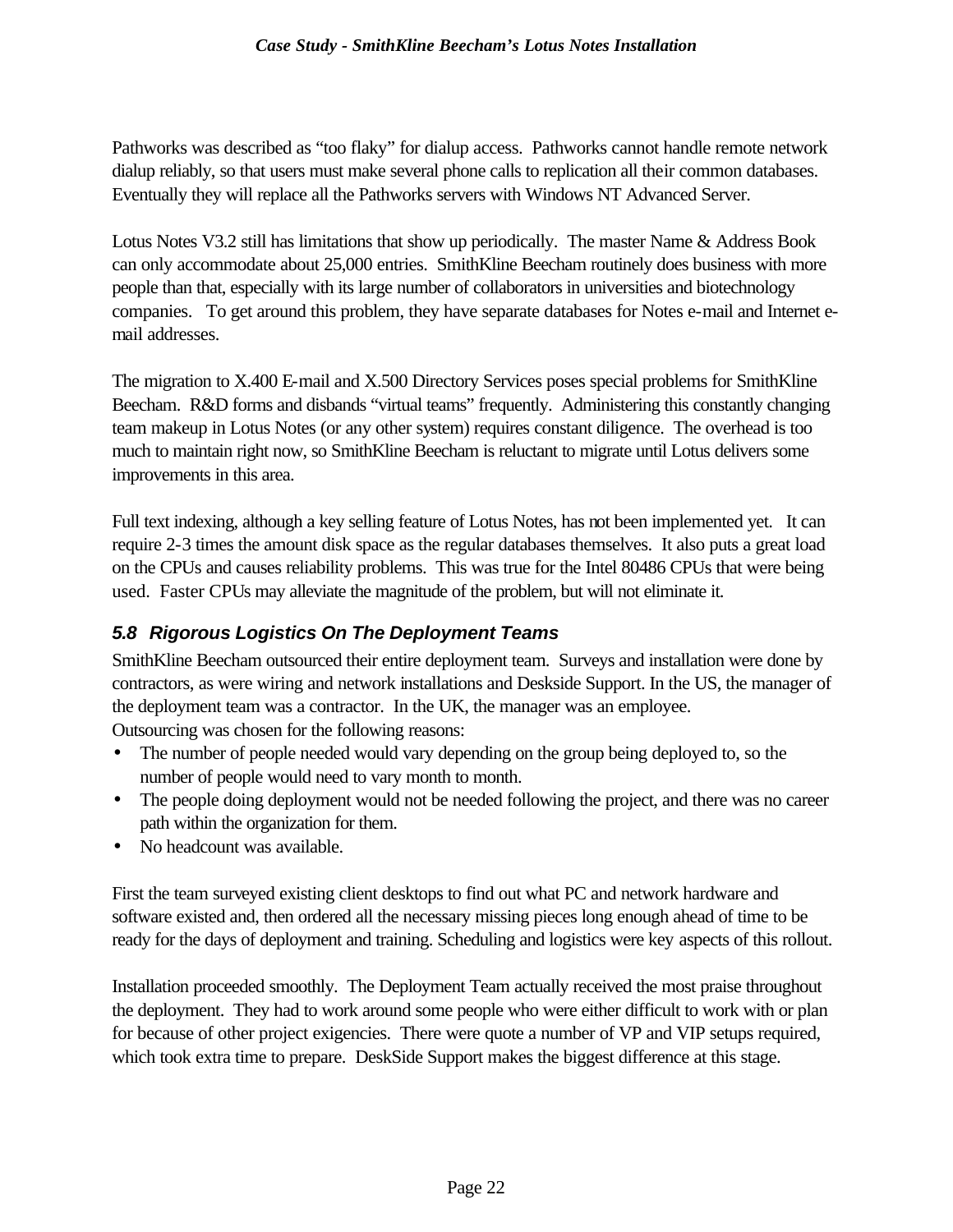## *5.9 Training Tactics and Logistics*

A regular Training Team was instituted; contractors played a very large part. A training program was developed that both fit the computing environment and the culture of SmithKline Beecham. A decision was made to provided "integrated training" that included an integrated program of classroom training, deskside support, automated (on-line) support, and training documentation that provided consistent messages. They wanted to present a consistent technical voice to the client community. Design of this program was non-trivial. Content of the training was managed by an employee—the manager of computer training. The look of the training and communication materials was coordinated by a contractor.

The results were that all associates were trained. The training materials are still in use today. The training was distributed by Department. Their conclusions now are that training might have been more effective if done by experience level, based on the computer literacy and application expertise of clients. They are also wondering just how much they can really afford to outsource and still maintain a solid curriculum that is focused on SmithKline Beecham's business applications.

## *5.10 DeskSide Support Was the Best Investment*

DSS specialists were all contractors, however, they turned out to be an excellent investment. They kept HelpDesk calls down to a minimum, kept satisfaction high, and compliance high. Keeping compliance high was a key element in keeping HelpDesk calls low.

DSS had some problems because departmental needs varied widely in some cases, necessitating better focused preparation for each department in the future. DSS also needed to provide more and better feedback to Process Optimization as individual departments did their own customizing.

## *5.11 Employ Sufficient Support Staff & Prepare for Continuous Rollout*

Supporting a Lotus Notes network for 4000+ users is a non-trivial task. Between 60 and 70 people in the Computer Network Systems (CNS) Group are employed doing Lotus Notes and Pathworks support. This may seem like an excessive number of people, however, not when you consider all the ongoing work. The teams were able to track deployment very, very well.

Rollout of new systems is an ongoing activity. Personal computers have about a 4-year lifecycle, which means that about 1000 new PCs are purchased per year During a PC's lifetime it is usually used by two users. With both new and recycled systems, this means that 2000 machines are deployed per year. This means that on the average (4) four machines are deployed per day, forever. This is in addition to emergencies, system changes, and training. Three people are used for administering Lotus Notes, account changes, access control lists, VAXmail, and Pathworks file and print services.

### *5.12 Policy Lessons Are Learned From Users*

End users must cooperate with the policies established by support groups in order to receive good service from their hardware, software, and support specialists. The democracy of desktop PCs is nice because users have the power to enhance (or really mess up) their system. Until some fairly rigid policies were established, SmithKline Beecham had many problems with user-installed applications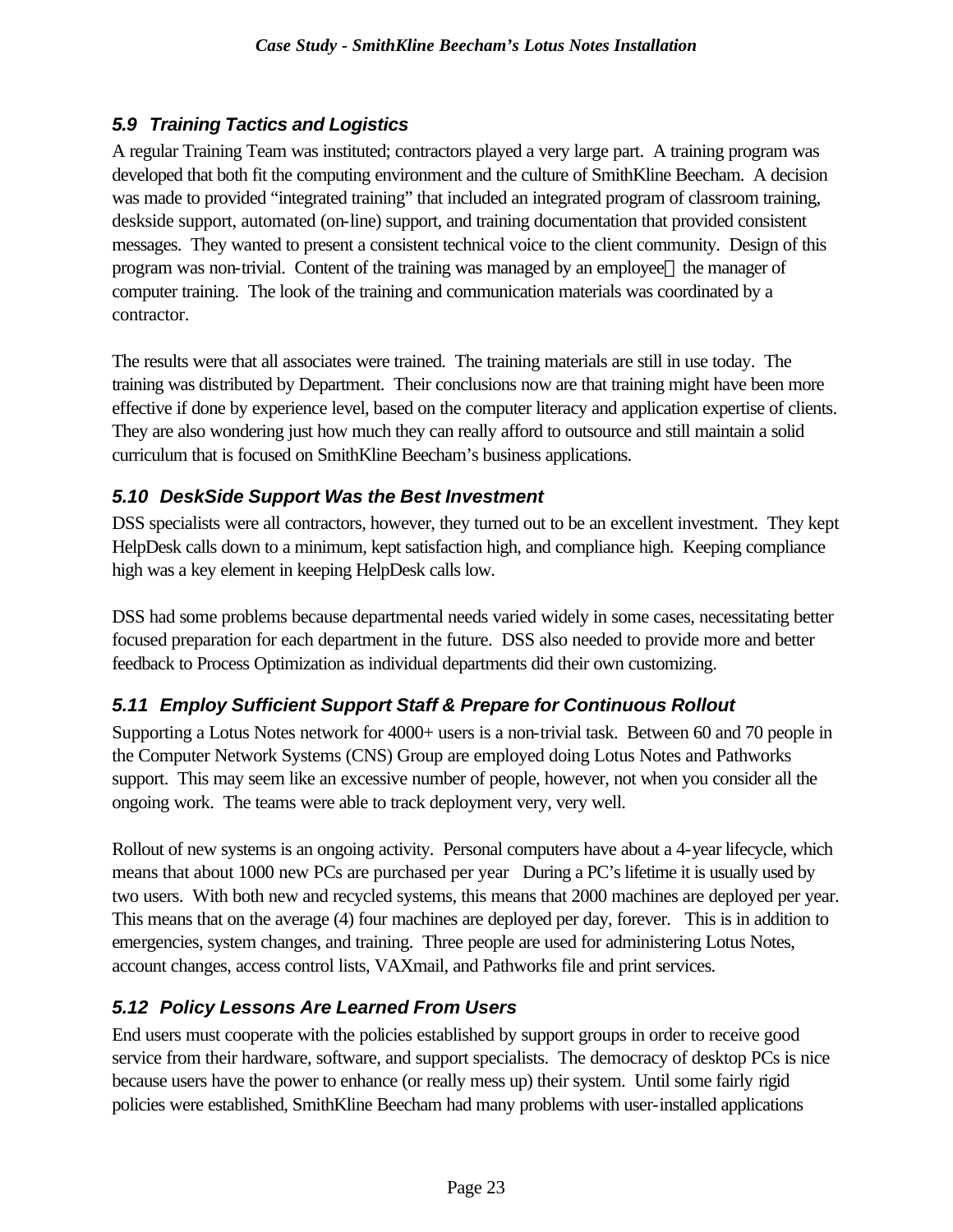changing system configurations so that Notes would not work properly. Something as simple as a screen saver application can grab the CPU at just the right time to interfere with network operations. It is also easy for users to copy a Notes database, change it, and then have the changed database be confused with one of the corporate databases.

Consequently, a policy was instituted that users must get clearance from the Customer Support Services (CSS) group before adding any applications of their own, or modifying any applications developed by the Application Development Group. They get good cooperation from users, because otherwise users' systems do not work properly. If it happens repeatedly, it takes longer and longer for an errant user to get the problem corrected by CSS.

## *5.13 Communicate, Communicate, Communicate (or Wait for Problems)*

A marketing communications program was instituted at both the divisional level and departmental levels. This was part of Team Connect Project Management and Administration. The goal was to provide a single voice to the client community. This included an official "look and feel" for all communications. Team Connect had its own section in the SmithKline Beecham Information Resources Newsletter, called "SmithKline Beecham Bits." Plans for future releases were announced this way, as were survey feedback results. A Notes database was set up to handle gripes and suggestions. Promotional PR programs gave out keychains, mousepads, and trifold brochures to keep awareness high. Annual meetings also served as a forum for announcing Team Connect benefits and future plans. Through these various avenues, people continuously knew about Team Connect decisions.

## **6. R&D Business Applications Development**

## *6.1 Core Applications and Template Applications*

Other applications were developed as either "Core Applications" or as "Template Applications."

*Core Applications* are where one copy is available to all of R&D. These included the following business applications plus more:

- Newsfeeds
- Bulletin Board Systems (BBSs)
- Distribution Lists
- General Information
- Standard Operating Procedures (SOPS)
- Job Postings
- Validation Information
- Policies and Procedures
- Journal Articles

*Template Applications* are where each group within R&D makes copies of the database template but the contents of the database are different for each group. These included such databases as:

• Meetings And Action Items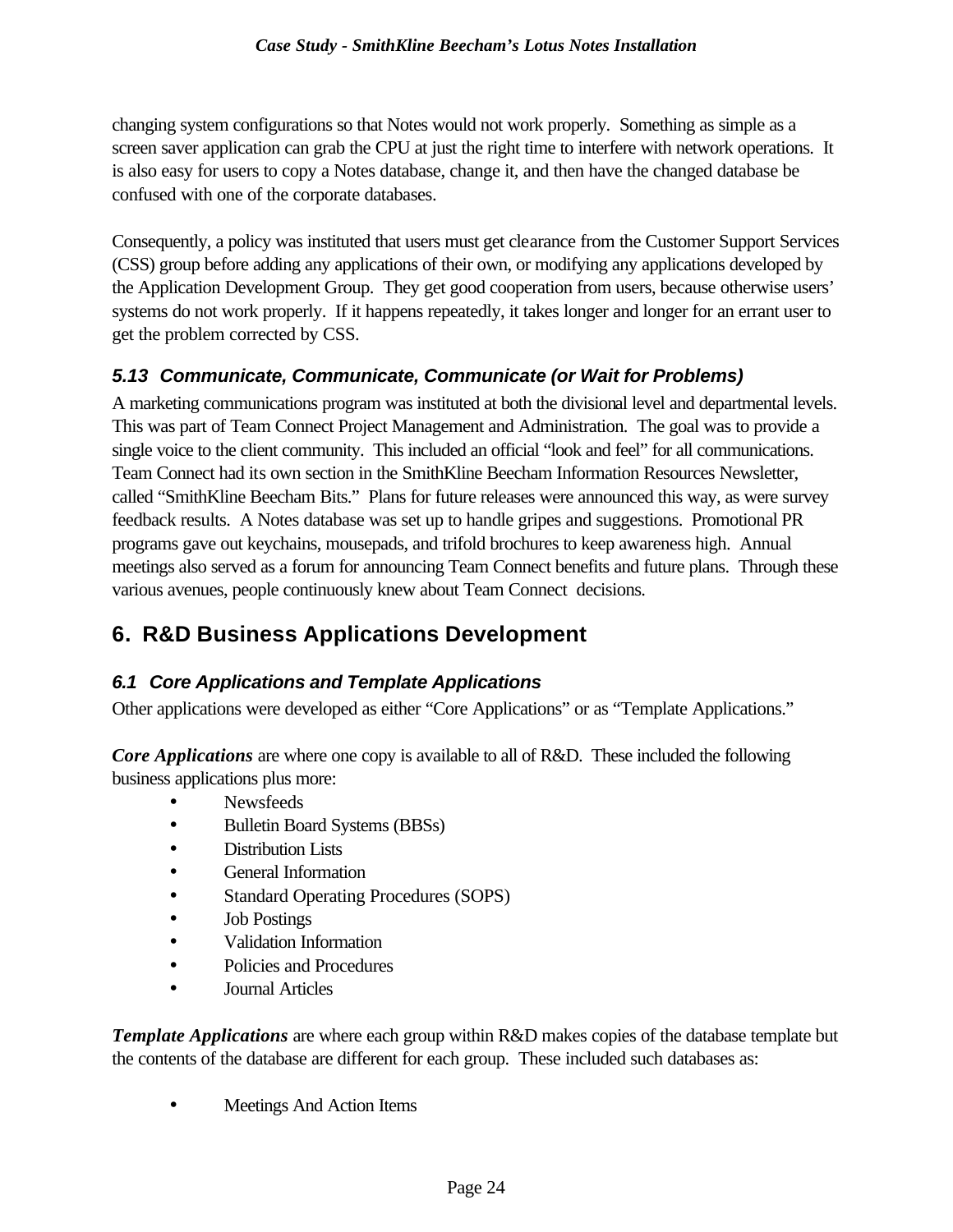- Project Deliverables (Research Reports, Papers, Summaries, etc. Based On Work Breakdown Structure)
- SOPs For Particular Groups
- Monthly Reports
- Trip Planning And Reporting
- Expense Reporting

Templates setup for new applications were partially automated through the use of Macros. Some functions could be easily automated this way, such as setting up Access Control Lists (ACLs) and instructions for usage of each template application. Other standard setup operations can be done quickly. Each template also contained the standard copyright notice.

#### **6.1.1 A Few Comments About Template Development And Usage:**

*On the positive side*, templates are a particularly easy way to deploy applications, provided they developed up front and deployed with little to no modification. This is a particularly effective way to save time and to prevent "reinventing the wheel" for similar applications.

*On the negative side*, the lack of debugging tools and doing debugging ad-hoc with the scripting tools and trial-and-error templates made it particularly frustrating. It frequently meant spending extra hours creating trial templates and debugging them. Changes had to be made manually to each instance of a template application in the early versions of Notes. SmithKline Beecham's general comment was that the integration tools from Lotus were found to be inadequate.

To get around the lack of adequate development and integration tools, SmithKline Beecham did the easy, "big-payback" applications first. With this strategy they got big wins with minimal sweat.

### **6.1.2 Problems with Modifying Templates**

CNS was forced to issue an edict for end user application development because templates are so easy to modify, which caused some problems in the beginning. The edict issued early on was: *"Either use our templates or hire, develop, and support your own applications from your own budget."* It was also made clear that Process Optimization would provide minimal support for "out-of-tolerance" applications. Process Optimization was the primary Lotus Notes development group. They looked at particular workflow processes within a group and re-engineered it from a custom workflow to a more standard workflow, if they deemed it necessary in order to deploy Lotus Notes. If that made sense for the laboratory or group, processes could very often be put into Notes quite effectively.

Business Process Re-engineering (BPR) was done before and while new systems were being installed. The scientists knew this. A Rapid Application Prototyping, Development, and Deployment methodology was used as part of process optimization. This also allowed the evolution of data architectures. Data architecting was done dynamically, and was focused on business process and workflow optimization, rather than on a data warehousing approach. Thus the focus was on process efficiency.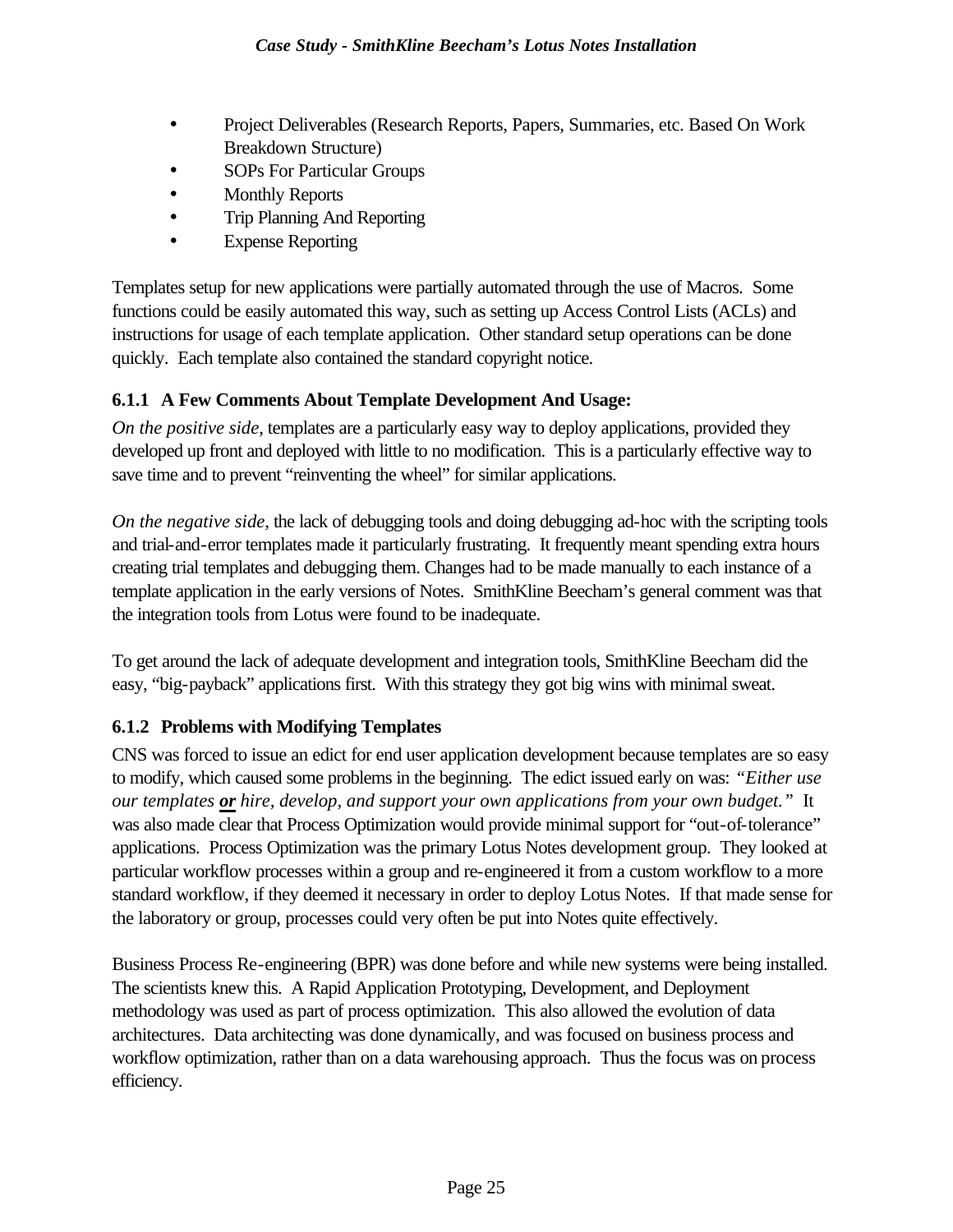#### **6.1.3 Effective Use of Contractors for Template Development and Training**

Somewhat surprising was that much of the template development was done by contractors. All Deskside Support was also done by contractors, as was most training.

## *6.2 Third-Party Tools Used to Aid in Application Development*

Virtually all development was done using the native Lotus Notes scripting language. Microsoft's Visual Basic was the only third-party development tool used. This was used primarily to connect to relational databases and pull data into Lotus Notes. PowerSoft's PowerBuilder and Lotus' VIP were tested but not used to aid in the development of business applications.

### *6.3 Integration with Other Systems*

The extent of integration with existing information systems within SmithKline Beecham was fairly minimal. Seamless integration was not expected in early versions of Lotus Notes. With the newer versions of Lotus Notes, much tighter integration has been possible.

The following applications and systems were integrated with Team Connect:

- MS-Office (MS-Excel, MS-Access, MS-Word, MS-PowerPoint)
- Reflections 4 Terminal Emulator
- Address Book and Phone Dialer
- Screen Savers
- Pathworks Shared Resources such as shared printers and files services

A special integration application was developed called SmithKline Beecham Tube, which was a database integration project to tie Oracle and Ingres in with MS-Access using ODBC links.

## **7. Systems Administration**

Notes proved itself to be an easy environment to simply administer. SmithKline Beecham has a Notes helpdesk called "Notes Central", that employs three people part-time, or 1.5 Full-Time Equivalent (FTEs). This is much less than they required for their Oracle and Ingres shared database environment.

Given all the business functions that Notes is handling for SmithKline Beecham, the company does not face serious system administration problems. The job of an administrator in a Notes environment is to handle user account creation and changes, changes to distribution lists, Access Control Lists (ACLs), address books, replication conflicts, and corrupted databases. ACL maintenance is done by the owners of each application. Thus, system administration is distributed by default to local group resources, and is a normal part of doing daily business. Distributing local administration tasks is an important part of any groupware environment, because some changes can be so trivial.

Systems Administration is distinctly different from engineering, which deals with throughput calculations, topology rearrangements, performance maintenance, severe database exceptions such as database and records corruption, and other bad system glitches.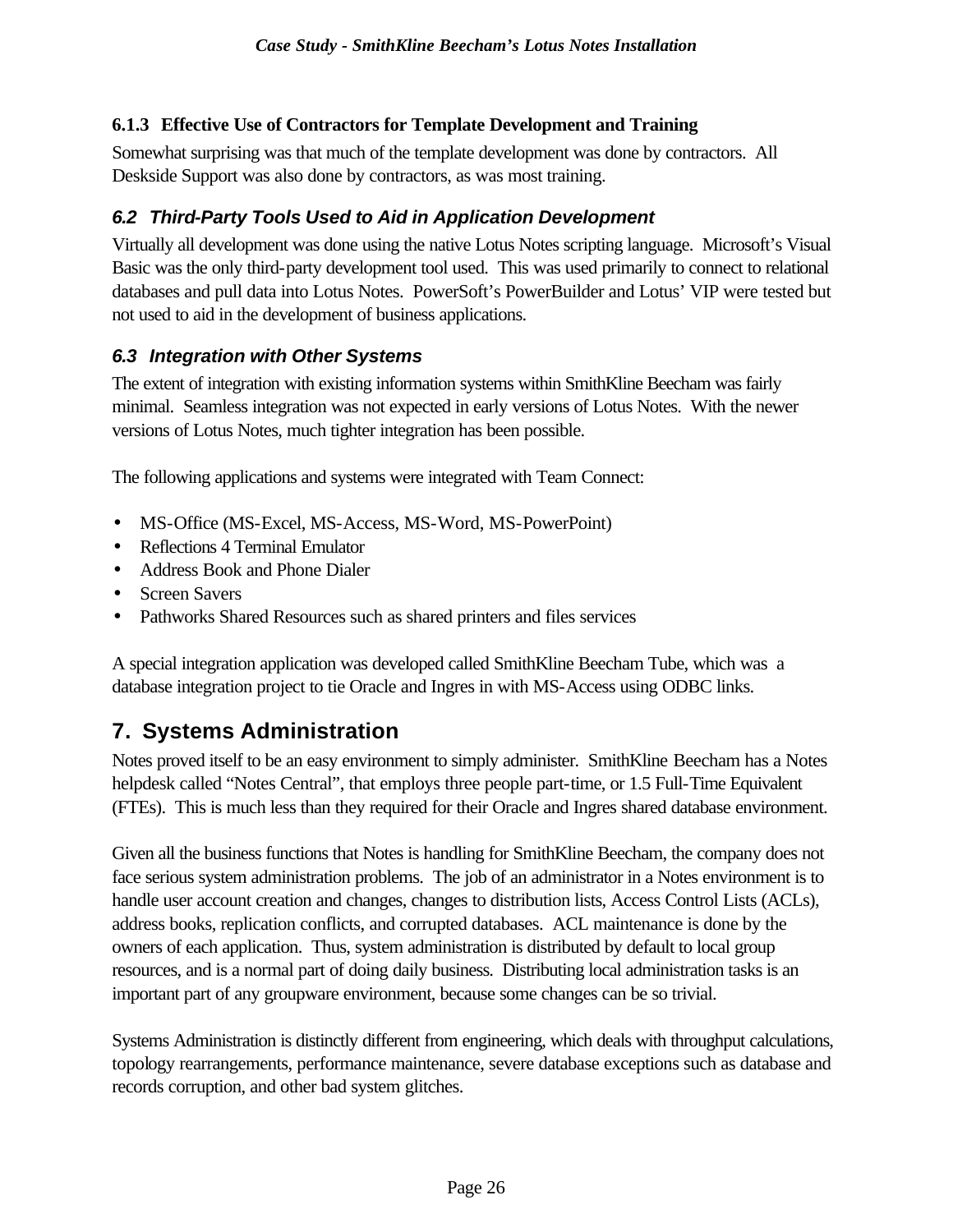System administration tools are badly needed to help application owners to handle corrupted databases and replication conflicts. Tools are needed to do database rollbacks, to run safety checks on databases, and to check databases before deleting replication conflicts. There are no permanent archival mechanisms, which presents problems if one were to consider using Notes for Records Management.

It is still too easy for application owners to delete top priority events and alarms for important operations. This must be changed so that such deletions cannot be done by application owners, they should first have to pass requests to Notes Central. The central administration group should be the only one that can delete such requests, especially if one is in GLP/GMP or patent generating environments.

## **8. Assessing R&D Team Applications & Their Business Benefits**

### *8.1 Dossier Compilation Is A Big Winner*

A few projects were used as benchmarks to assess the improvements in business processes. The most striking example is that of preparation of new Dossiers that are submitted to regulatory agencies. This is the equivalent of a New Drug Application in the US. This is one of the easiest projects for which to quantify return on investment, because so many independent industry studies have accurately measured the cost of dossier compilation. Other benefits take much longer to quantify, if you can at all develop accurate and meaningful metrics for these things in the first place.

SmithKline Beecham measured *about 30 days reduction in cycle times for dossier preparation*. At a cost of ~\$ 1M/day for this stage in Development, this represents about \$30M saved per dossier done using Lotus Notes. Note that not all dossiers are prepared with Lotus Notes. Projects are selected based on end-user computer skills and their willingness to put up with "rough" system characteristics. Approximately four dossiers had been prepared with Lotus Notes per year for the first two years; this adds up to about \$250M saved for the first two years. An initial expense of \$22M saved them \$250M, which is an excellent good Return on Investment (ROI). Please note that these numbers are only approximate, because not all personnel expenses have been figured into these numbers. The company is actually submitting more dossiers than this per year now.

#### *8.2 Standards for Projects, Deliverables, and Infrastructure*

The Project Deliverables databases were the next most visible benefits provided by having such a unified infrastructure and applications base. The value of these Project Deliverables databases was most evident in the clinical groups doing project management. These same groups do dossier compilation. The benefits were:

- Consistent Project Management Methodology
- Common Cultural Standards
- Common Electronic Mail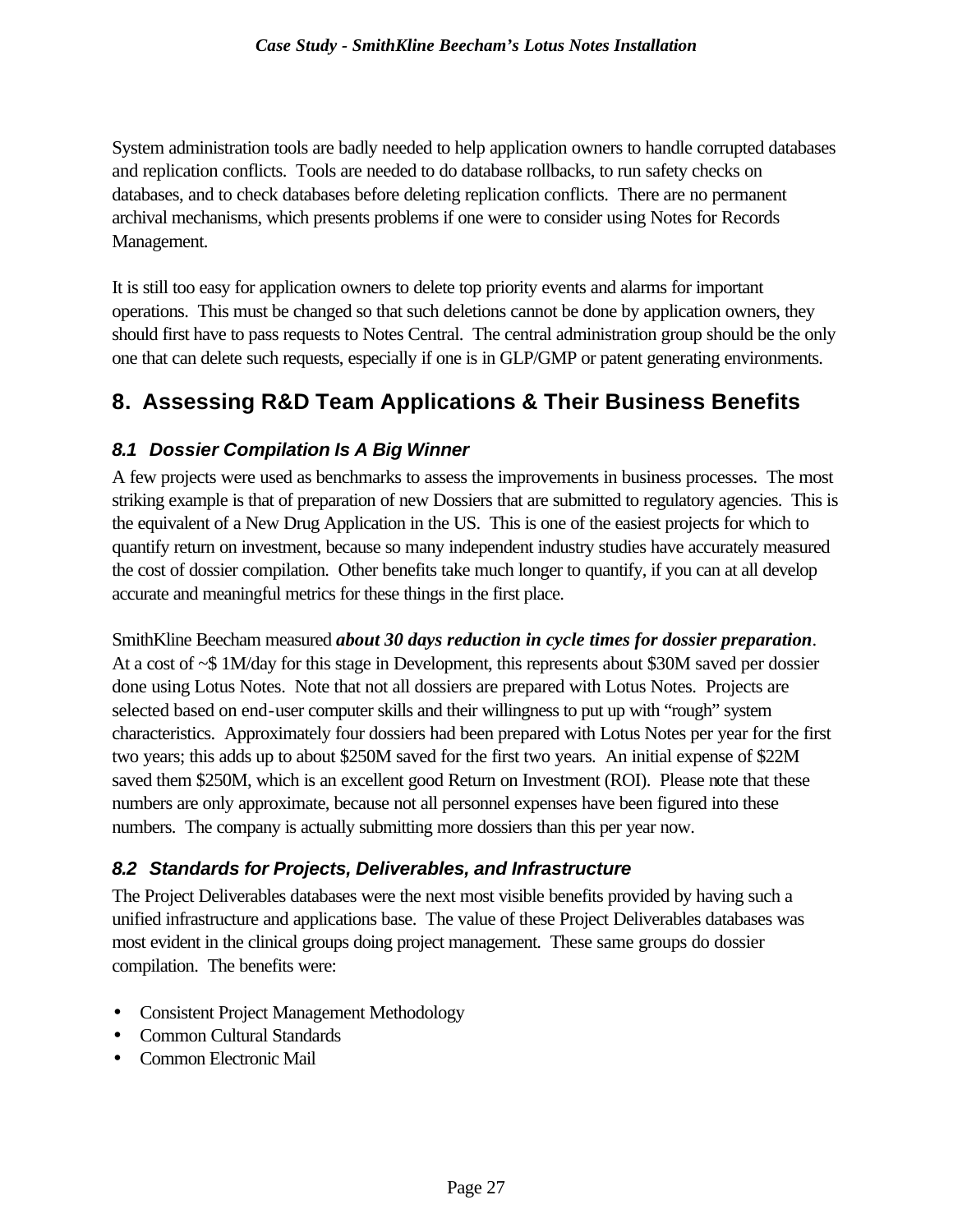#### *8.3 Unexpected Benefits and Proponents*

A few other groups within SmithKline Beecham have benefited in unexpected ways and adopted Notes for a large number of key business applications, most notably the Patent Department. Notes is used to received requests from labs to start patent searches, to track patent disclosure and application status, and for general purpose communication with people throughout the company. They are using a Notesbased patent tracking database developed and marketed by a third party.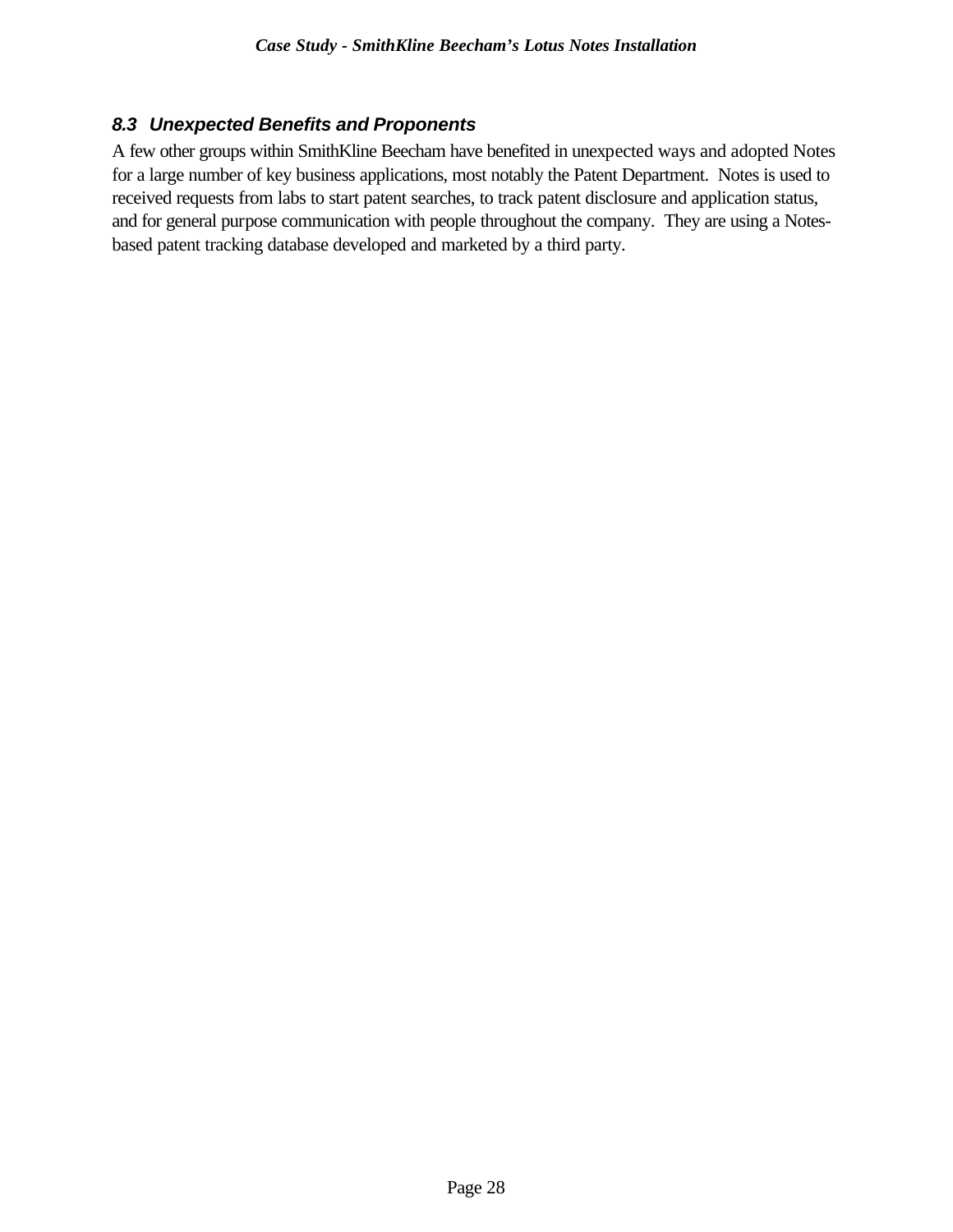## **9. Lessons Learned**

Lotus Notes can be a very effective system for communication and collaboration. SmithKline Beecham's experiences with it have been generally positive. The following table lists the benefits obtained from their deployment.

| <b>Benefits</b>                                                                                        | <b>Comments</b>                                                                         |
|--------------------------------------------------------------------------------------------------------|-----------------------------------------------------------------------------------------|
|                                                                                                        |                                                                                         |
| <b>General Benefits to All Users (including</b>                                                        |                                                                                         |
| <b>Executives, R&amp;D, and Support Staff)</b>                                                         |                                                                                         |
| Improved commitment tracking                                                                           |                                                                                         |
| Made invisible work processes visible                                                                  | Many tasks were taken for granted. Now<br>all project activities are tracked by system. |
| Expectations are set better on all sides                                                               |                                                                                         |
| Significantly improved productivity of teams                                                           |                                                                                         |
| Facilitated the move to a standard project management<br>culture                                       |                                                                                         |
| Everyone can see the backlog of pending IT projects.                                                   |                                                                                         |
| <b>Benefits to Scientists/End Users</b>                                                                |                                                                                         |
| More efficient, intuitive desktop                                                                      | All desktop documents are searchable<br>(except attachments.)                           |
| Files have more robust description with long files names.                                              |                                                                                         |
| Simplification of end user and corporate computing                                                     |                                                                                         |
| environment                                                                                            |                                                                                         |
| Better fit of computing environment to varying levels of<br>user sophistication                        |                                                                                         |
| Management knows better what scientists do, so value<br>added by particular scientists is more visible |                                                                                         |
| Network support is transparent to users.                                                               |                                                                                         |
| <b>Benefits to R&amp;D Teams</b>                                                                       |                                                                                         |
| Better team, project, and time planning                                                                | A result of BPR and process optimization.                                               |
| Better tracking of team activities                                                                     | Action items and their status are posted to<br>the database.                            |
| Better quality deliverables                                                                            | This is a result of better planning of teams,                                           |
|                                                                                                        | projects, and time.                                                                     |
| Shorter meetings because activities are reviewed better                                                | People are required to read the relevant                                                |
|                                                                                                        | notes database before meetings.                                                         |
| Better "team memory"                                                                                   | All major activities and deliverables are                                               |
|                                                                                                        | tracked through the notes databases.                                                    |
| Faster ramp-up for new team members                                                                    | Team history is contained in the database.                                              |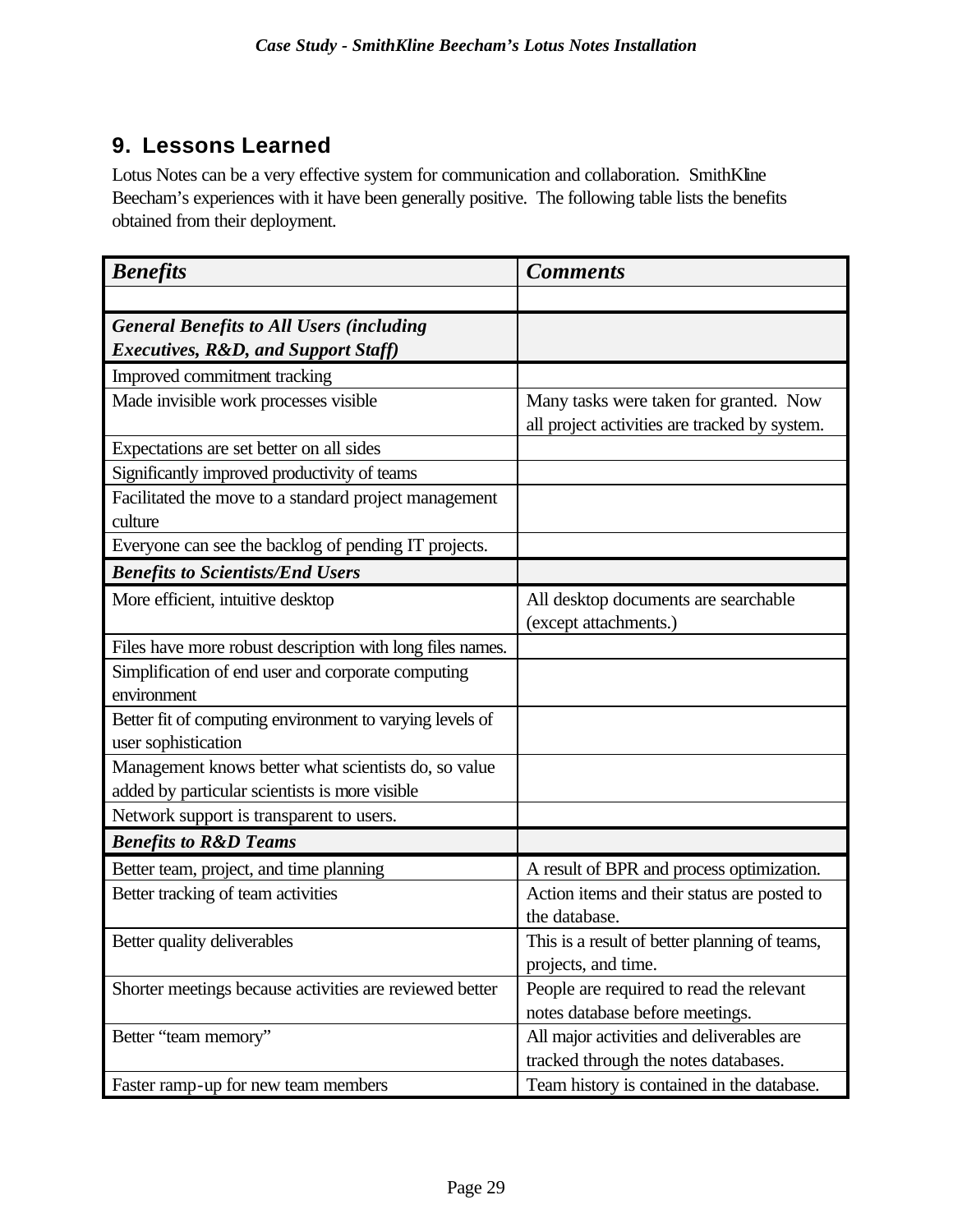| <b>Benefits to R&amp;D Organization</b>                     |                                                |
|-------------------------------------------------------------|------------------------------------------------|
| Reduction of support costs                                  |                                                |
| Improved responsiveness of support staff to clients         |                                                |
| Better coordination among teams in different groups         |                                                |
| Better general information and announcements                |                                                |
| Common, more uniform ways of running projects and           |                                                |
| project workflow                                            |                                                |
| On-Line decision forums happen at lower levels in the       | Decision making still takes deliberation in    |
| organizations and decisions are approved faster.            | meetings, but executives still get information |
|                                                             | faster.                                        |
| Better focus on business applications, rather than          |                                                |
| developing many new, specialized software tools.            |                                                |
| <b>Benefits to Computer Support Organization</b>            |                                                |
| Better client responsiveness                                |                                                |
|                                                             |                                                |
| Customers are more satisfied, to IT people and with         |                                                |
| services delivered.                                         |                                                |
| Easier support environment, because user have a more        |                                                |
| uniform computing environment. Rules are observed           |                                                |
| better.                                                     |                                                |
| A more unified infrastructure is easier to deal with than a | Improved service results because more          |
| very heterogeneous collection of networks, databases,       | focus is on developing business applications   |
| electronic mail, and other systems.                         | and solving business problems.                 |
| <b>Benefits to Other SmithKline Beecham</b>                 |                                                |
| <b>Organizations</b>                                        |                                                |
| Patent Department uses Lotus Notes all the time.            |                                                |

## **10. What's Still Missing From Lotus Notes**

Address space in such large systems continues to be a major headache. SmithKline Beecham ran out of address space in Lotus Notes V2.1. The switch from flat address space in V3.0 to hierarchical address space in V4.0 is viewed as a step backward for team-based R&D organizations. This is because R&D teams form and disband so rapidly that maintaining a hierarchical address space is senseless. A hierarchical address space organized along rough lines of reporting or job code hierarchies could work, but only if local, ad-hoc objects for address books and distribution lists could be built on top of these hierarchies by users and team leaders for actual teams for the period of time they are in existence.

The Macintosh bugs were not all worked even at the end of the deployment cycle. The Macintosh client lags behind the Windows client; the two platforms have still not attained parity.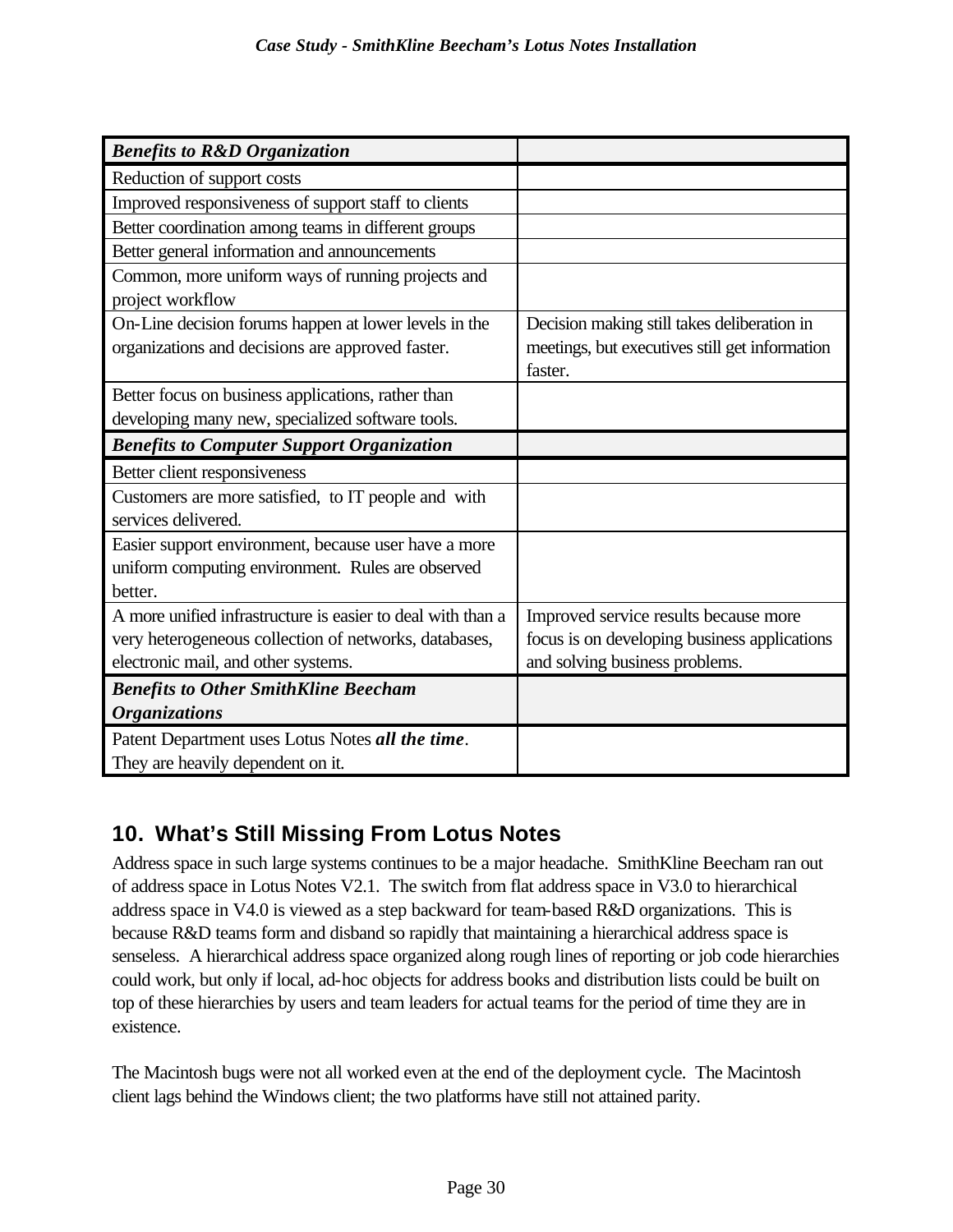#### *10.1 Replication Problems*

Replication of errors can be a big problem with Lotus Notes. More system administration tools are needed to detect and automatically shut down replication when errors have been detected.

#### *10.2 Database Problems*

Databases do not compress as well as they could for SmithKline Beecham. A compression level of between 20-25% is seen. As can be expected, binary attachments do not compress well; discussion databases and other text-based document compress better than binaries. The poor file compression puts a heavier load on the network during replication because databases are larger than they could be.

#### *10.3 Other Key Notes Issues*

Calendaring and Scheduling remain a major headache within Notes. Lotus Organizer is a clunky way to schedule meetings and book people's calendars. A previous calendaring package in the VAX environment has fallen into disuse in the client/server environment.

Hardware dependencies still causes serious time wastage. Notes' hardware dependencies cause each PC to require some "tweaking" to fit properly, especially when driver sets may be different on each machine.

Software deployment for large applications<sup>2</sup> is still a major problem within the Team Connect Environment. This still cannot be done automatically

Specialized workstation configurations still require much custom work to produce. Having an objectoriented, drag-and-drop administrator interface would help to create workstation "components" that could then be reused during configuration. Notes is a good distance away from such an object-oriented administrators interface.

Ways are needed to improve load measurement and balancing. The Notes NetView Administrator Interface greatly improves this.

### *10.4 FDA Notes CANDA Acceptance Issues*

 $\overline{a}$ 

*GERRY, ANY IDEA HOW MANY, IF ANY CANDAS IN NOTES FORMAT HAVE BEEN APPROVED BY THE FDA??*

## **11. Future Plans At SmithKline Beecham**

The most important item on the SmithKline Beecham agenda is to design and implement the plan for the next three years. Incorporating other groupware tools into the infrastructure may be in the plans, though

 $2^{2}$  Large applications, for the current configuration, is defined as applications that require more than 50 MB of data to be transferred over the network to the workstations.